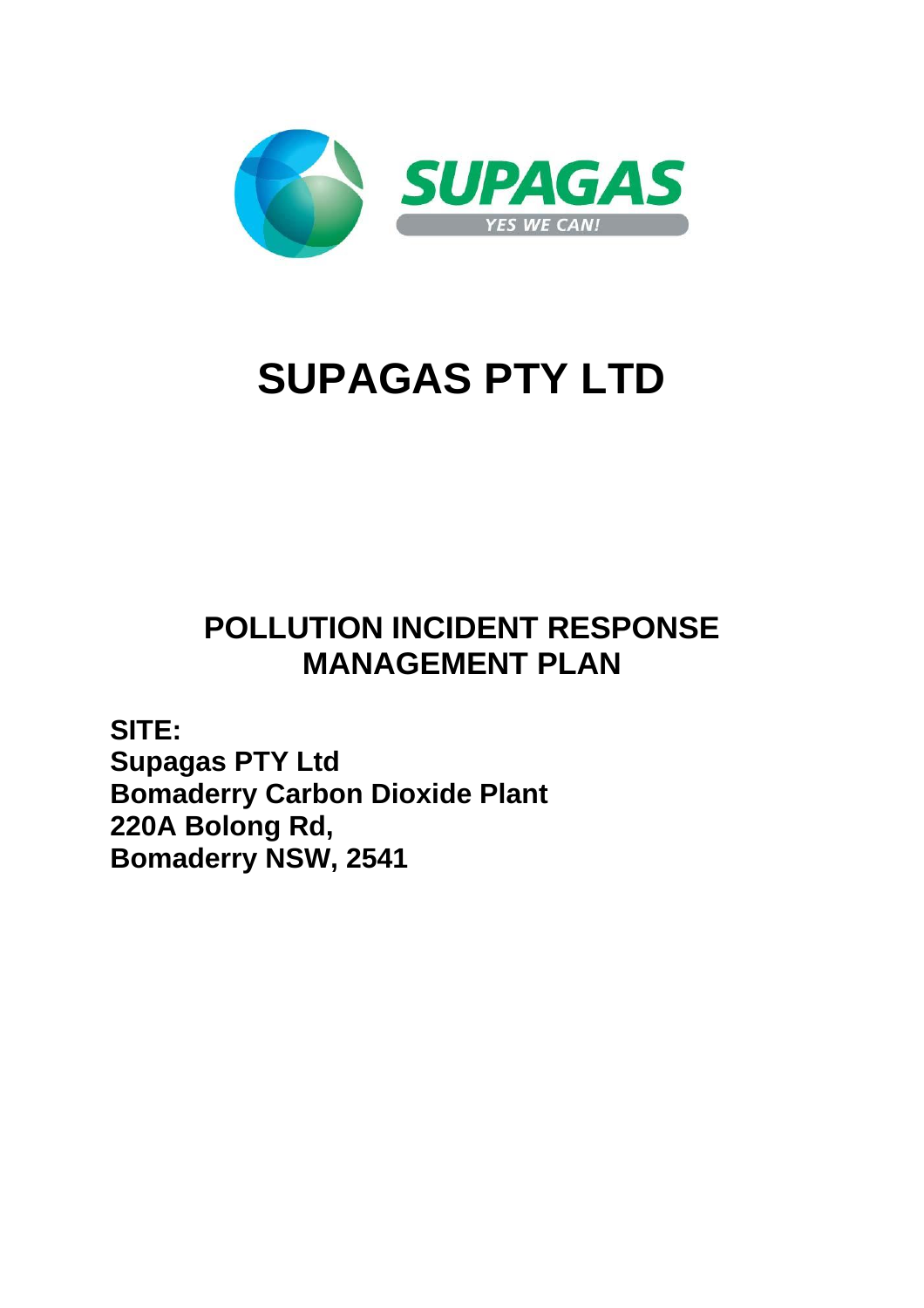

## **CONTENTS**

| 1                 | <b>INTRODUCTION</b> |                                                                      | 4  |
|-------------------|---------------------|----------------------------------------------------------------------|----|
|                   | 1.1                 |                                                                      |    |
|                   | 1.2                 |                                                                      |    |
|                   | 1.3                 |                                                                      |    |
| $\mathbf{2}$      | <b>OBJECTIVES</b>   |                                                                      | 5  |
|                   | 2.1                 |                                                                      |    |
|                   | 2.2                 |                                                                      |    |
| 3                 |                     | <b>BRIEF SITE DESCRIPTION</b>                                        | 6  |
|                   | 3.1                 |                                                                      |    |
|                   | 3.2                 |                                                                      |    |
|                   | 3.3                 |                                                                      |    |
| 4                 |                     | TYPES OF EMERGENCY RESPONSE AND STRUCTURE                            | 9  |
|                   | 4.1                 |                                                                      |    |
|                   |                     | 4.1.1<br>Immediate Response and Alarm Initiation                     | 9  |
|                   | 4.2                 |                                                                      |    |
|                   |                     | 4.2.1<br>Site Emergency Commander                                    | 9  |
|                   |                     | 4.2.2<br><b>Restoration Team</b>                                     | 9  |
|                   |                     | 4.2.3<br>Communications                                              | 10 |
|                   |                     | 4.2.4<br><b>Emergency Response Personnel</b>                         | 10 |
|                   | 4.3                 |                                                                      |    |
| <b>EVACUATION</b> |                     |                                                                      | 12 |
|                   | 4.4                 |                                                                      |    |
|                   | 4.5                 | Evacuation of Personnel Located Offsite (adjacent properties) 12     |    |
| 5                 |                     | <b>SAFETY EQUIPMENT</b>                                              | 13 |
| 6                 |                     | NOTIFICATION OF INCIDENT TO AUTHORITIES AND ADJACENT BUSINESSES      | 14 |
|                   | 6.1                 |                                                                      |    |
|                   | 6.2                 |                                                                      |    |
| 7                 |                     | <b>POLLUTION INCIDENT RESPONSE PROCEDURES - SPECIFIC EMERGENCIES</b> | 15 |
|                   | 7.1                 |                                                                      |    |
|                   | 7.2                 |                                                                      |    |
|                   | 7.3                 |                                                                      |    |
| 8                 |                     | <b>TERMINATING AN EMERGENCY</b>                                      | 19 |
| 9                 | <b>TRAINING</b>     |                                                                      | 19 |
| 10                |                     | <b>ADMINISTRATION</b>                                                | 20 |
|                   | 10.1                |                                                                      |    |
|                   | 10.2                |                                                                      |    |
|                   | 10.3                |                                                                      |    |
|                   | 10.4                |                                                                      |    |
|                   |                     | <b>Incident Reports</b><br>10.4.1                                    | 21 |
|                   |                     | Incident Follow-Up<br>10.4.2                                         | 21 |
|                   |                     | Review and Revision of the Emergency Response Plan<br>10.4.3         | 21 |

| <b>SUPAGAS PTY LTD</b>                                                     |            |                     |            |  |  |  |
|----------------------------------------------------------------------------|------------|---------------------|------------|--|--|--|
| <b>Pollution Incident Response Management Plan - Bomaderry</b>             |            |                     |            |  |  |  |
| Prepared by                                                                | Ben Vocale | Authorised by       | Ben Vocale |  |  |  |
| Review No:                                                                 |            | <b>Issued Date:</b> | 20/11/2019 |  |  |  |
| Next Review Date: 01/12/2021<br>01/12/2020<br>Review Date:<br>Page 2 of 23 |            |                     |            |  |  |  |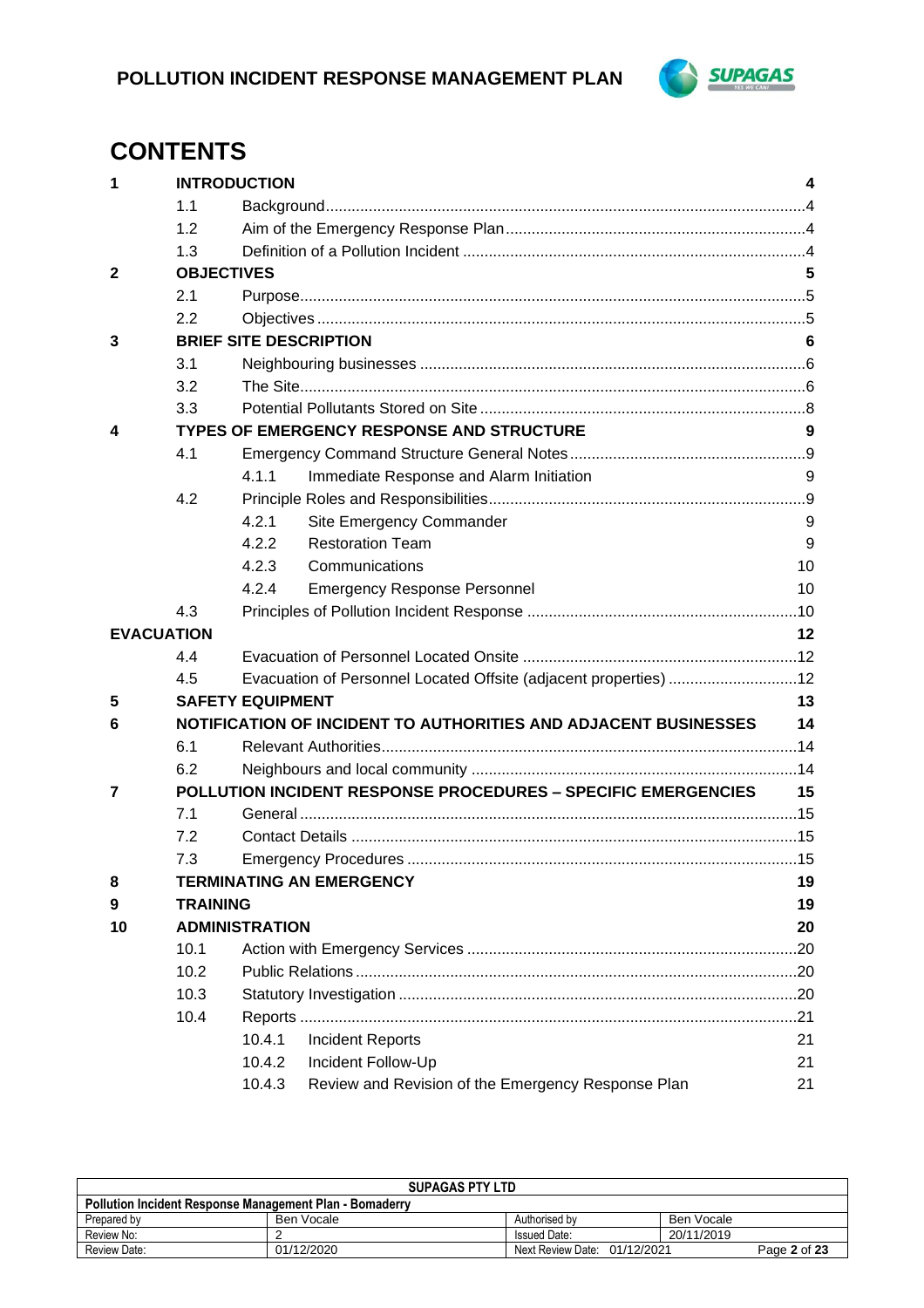

#### **APPENDICES**

- A Emergency Contact Numbers
- B List of Potential Pollutant SDS Held on Computer System

#### **LIST OF TABLES**

3.4 Potential Pollutants Stored at the Site

#### **LIST OF FIGURES**

- 3.1 Site Location in Bomaderry<br>3.2 SUPAGAS Site Map
- SUPAGAS Site Map

#### **LIST OF EMERGENCY PROCEDURES**

**Major Incident (MI) Level 1 Incident**

**Activation of an alarm Level 2 Incident**

| <b>SUPAGAS PTY LTD</b>                                         |            |                              |              |  |  |
|----------------------------------------------------------------|------------|------------------------------|--------------|--|--|
| <b>Pollution Incident Response Management Plan - Bomaderry</b> |            |                              |              |  |  |
| Prepared by                                                    | Ben Vocale | Authorised by                | Ben Vocale   |  |  |
| Review No:                                                     |            | <b>Issued Date:</b>          | 20/11/2019   |  |  |
| Review Date:                                                   | 01/12/2020 | Next Review Date: 01/12/2021 | Page 3 of 23 |  |  |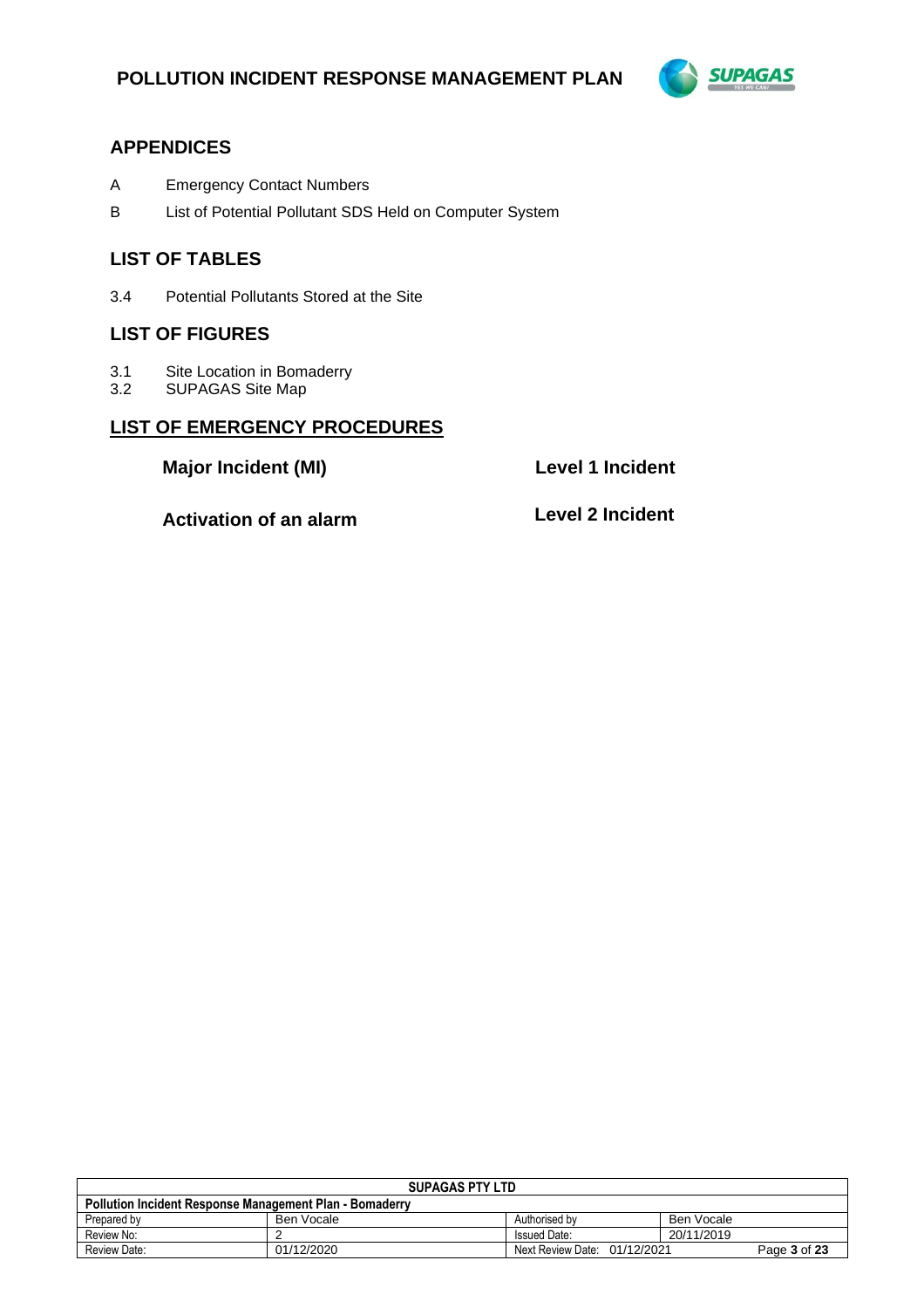

## **1 INTRODUCTION**

#### **1.1 Background**

This Pollution Incident Response Management Plan (PIRMP) has been prepared for Supagas Pty Ltd CO2 Plant in Bomaderry (NSW). The facility at 220A Bolong Rd, Bomaderry NSW 2541 is used for the purification liquefaction and distribution of Carbon Dioxide.

The contents of this document are to be read and understood by all Supagas personnel at the Bomaderry site. It is a requirement that all those with emergency responsibilities as defined in this plan to have a copy of this PIRMP, and receive the appropriate level of training needed to allow sufficient response to the incidents identified in this PIRMP.

The guidelines in this document are simple, but if you are in doubt about any aspect of safety or procedures you must consult the company supervisor in charge immediately.

This Pollution Incident Management Response Plan fulfils the requirements of the EPA, which calls upon the PIRMP to be prepared in accordance with the Protection of the Environment Operations Act 1997.

#### **1.2 Aim of the Emergency Response Plan**

The purpose of this document is to:

• provide a clear understanding of how to handle and react to any pollution incident in the storage facility;

- prevent or minimise the impact of a pollution incident; and
- Facilitate a return to normal operations as soon as possible.

#### **1.3 Definition of a Pollution Incident**

A pollution incident is defined as an incident or set of circumstances during or as a consequence of which there is or is likely to be a leak, spill or other escape or deposit of a substance, as a result of which pollution has occurred, is occurring or is likely to occur. It includes an incident or set of circumstances in which a substance has been placed or disposed of on premises, but it does not include an incident or set of circumstances involving only the emission of any noise.

| <b>SUPAGAS PTY LTD</b>                                                     |            |                     |            |  |  |
|----------------------------------------------------------------------------|------------|---------------------|------------|--|--|
| <b>Pollution Incident Response Management Plan - Bomaderry</b>             |            |                     |            |  |  |
| Prepared by                                                                | Ben Vocale | Authorised by       | Ben Vocale |  |  |
| Review No:                                                                 |            | <b>Issued Date:</b> | 20/11/2019 |  |  |
| 01/12/2020<br>Next Review Date: 01/12/2021<br>Review Date:<br>Page 4 of 23 |            |                     |            |  |  |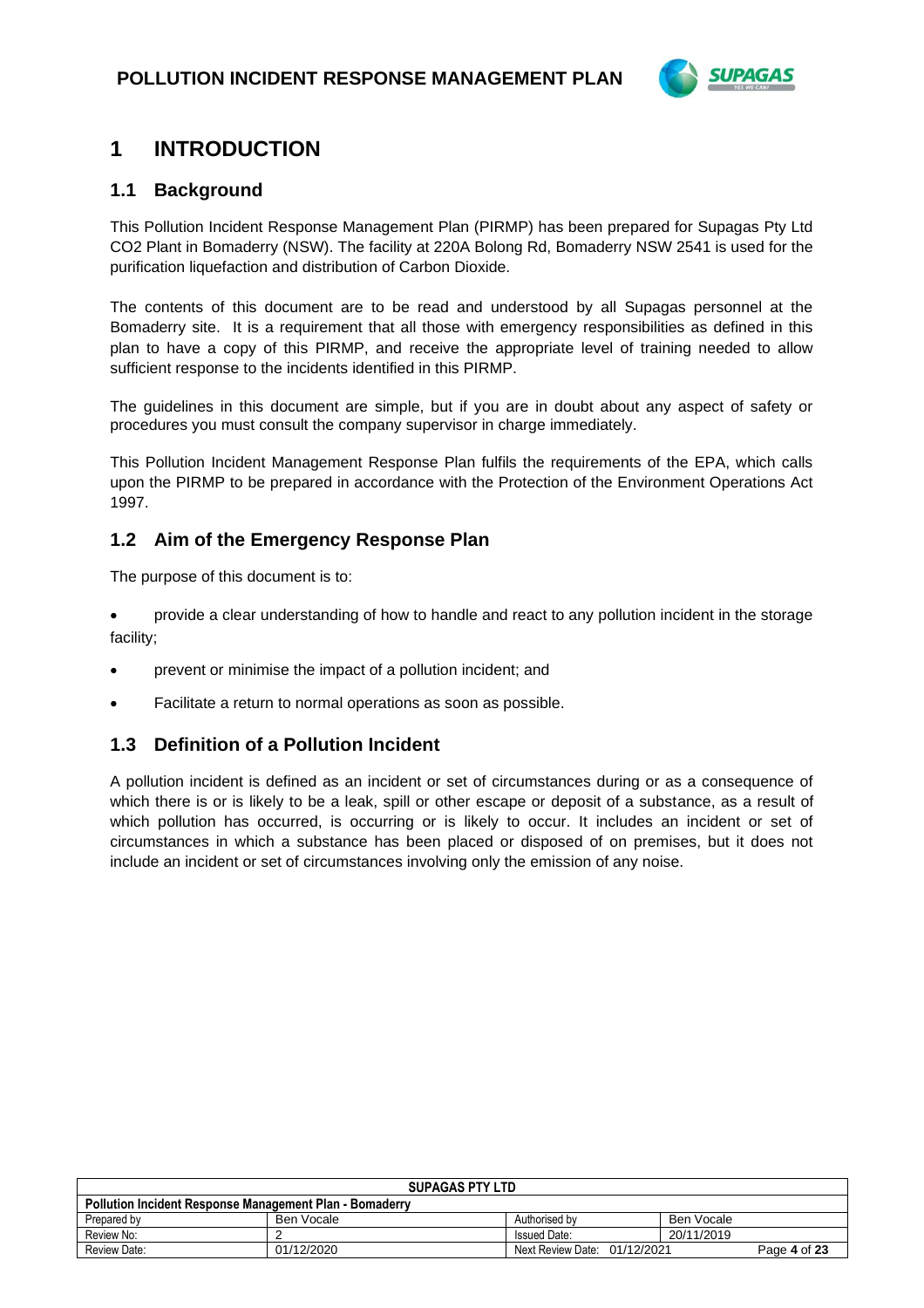

## **2 OBJECTIVES**

#### **2.1 Purpose**

The purpose of the PIRMP is to prevent or minimise the impact of a pollution incident and to facilitate a return to normal operations as soon as possible, by providing effective:

- Pollution Incident Management;
- Training; and
- Updating and reviewing of the pollution incident procedures.

#### **2.2 Objectives**

This PIRMP provides guidance on response actions to be taken in a pollution incident which occurs within the Supagas facility limits to minimise the potential for loss of life, injury to people, damage to the environment, and damage to property.

The objectives of the PIRMP are to:

- ensure comprehensive and timely communication about a pollution incident to staff at the premises, the relevant authorities specified in the Act and people outside the facility who may be affected by the impacts of the pollution incident
- minimise and control the risk of a pollution incident at the facility by requiring identification of risks and the development of planned actions to minimise and manage those risks
- ensure that the plan is properly implemented by trained staff, identifying persons responsible for implementing it, and ensuring that the plan is regularly tested for accuracy, currency and suitability

| <b>SUPAGAS PTY LTD</b>                                                     |            |                     |            |  |  |
|----------------------------------------------------------------------------|------------|---------------------|------------|--|--|
| <b>Pollution Incident Response Management Plan - Bomaderry</b>             |            |                     |            |  |  |
| Prepared by                                                                | Ben Vocale | Authorised by       | Ben Vocale |  |  |
| Review No:                                                                 |            | <b>Issued Date:</b> | 20/11/2019 |  |  |
| 01/12/2020<br>Review Date:<br>Next Review Date: 01/12/2021<br>Page 5 of 23 |            |                     |            |  |  |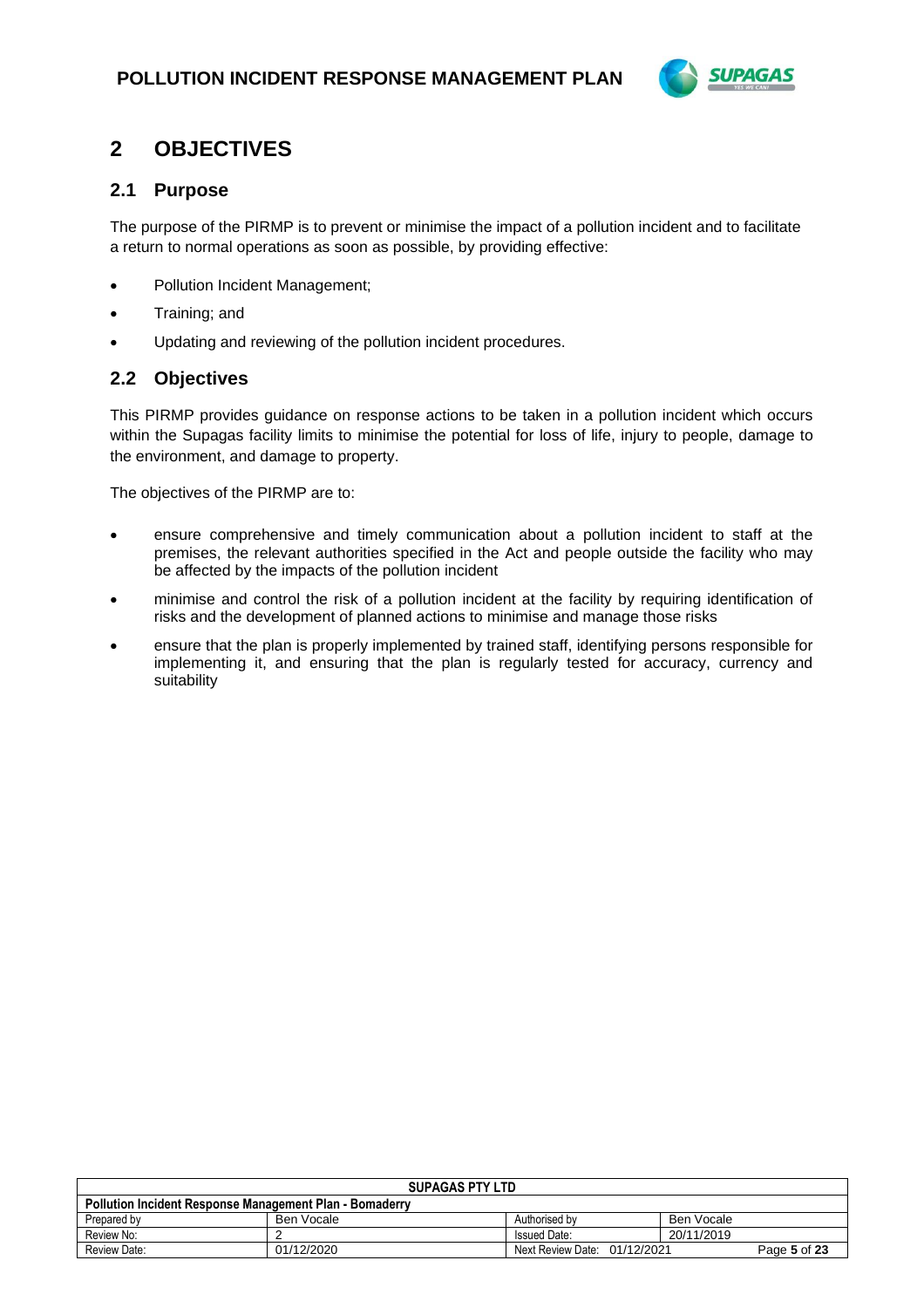

 $\mathbb{I}$ 

## **3 BRIEF SITE DESCRIPTION**

**Figure 3.1** shows the site location of the Supagas facility at Bomaderry. The site layout is shown in **Figure 3.2** which includes the location potential pollutants and stormwater drains. The stormwater drains are connected to Sydney Water's stormwater network.

#### **3.1 Neighbouring businesses**

The businesses adjacent to the Supagas site are:

- North N/A.
- South N/A
- East Electrical Contractors (IMEEC)
- West South Coast Juice

#### **3.2 The Site**

#### **FIGURE 3.1 SITE LOCATION OF THE SUPAGAS CARBON DIOXIDE PLANT BOMADERRY**



| <b>SUPAGAS PTY LTD</b>                                         |            |                              |      |            |                 |
|----------------------------------------------------------------|------------|------------------------------|------|------------|-----------------|
| <b>Pollution Incident Response Management Plan - Bomaderry</b> |            |                              |      |            |                 |
| Prepared by                                                    | Ben Vocale | Authorised by                |      | Ben Vocale |                 |
| Review No:                                                     |            | <b>Issued Date:</b>          | 20/1 |            |                 |
| Review Date:                                                   | 01/12/2020 | Next Review Date: 01/12/2021 |      |            | $\mathsf{I}$ 23 |
|                                                                |            |                              |      |            |                 |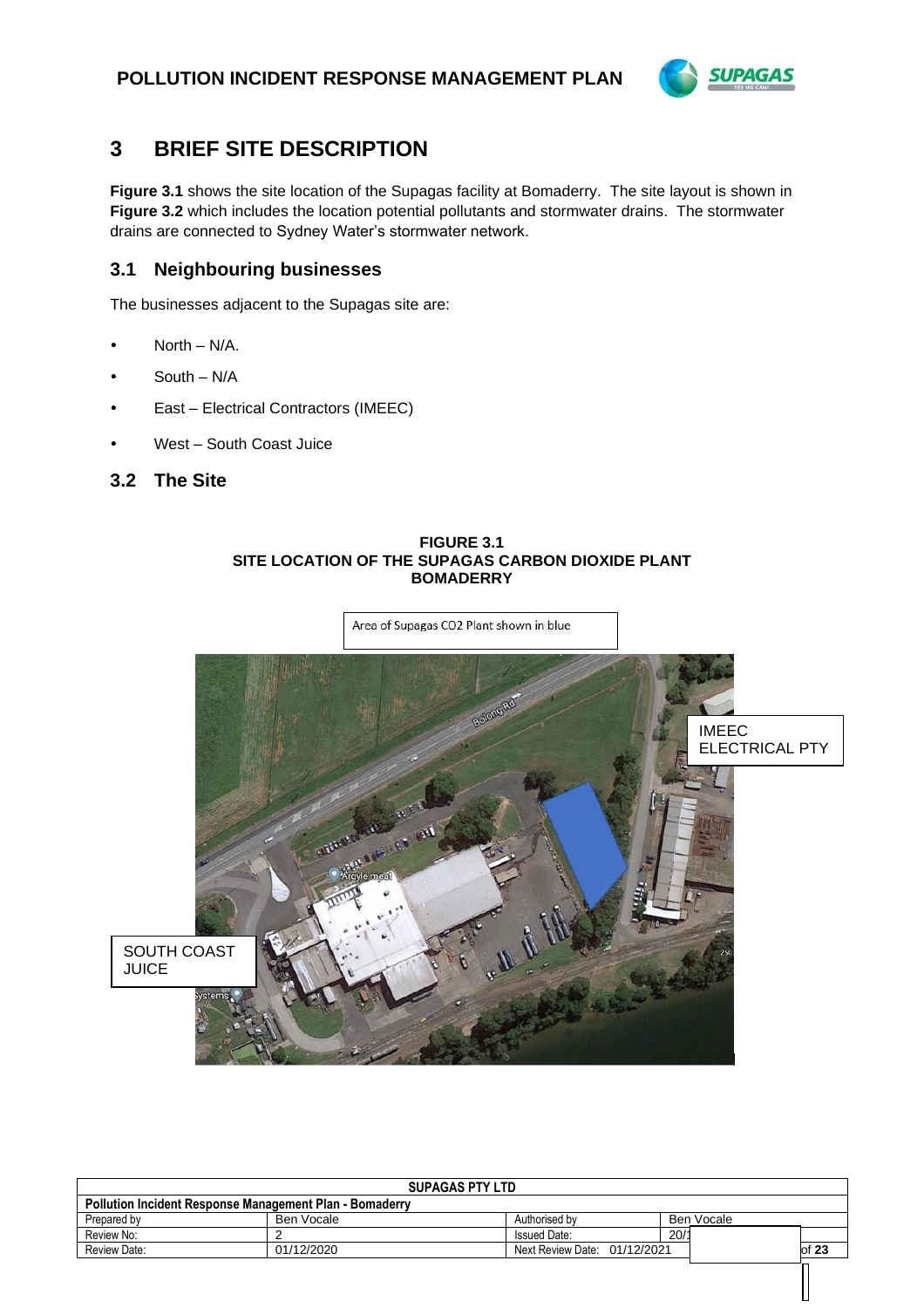### **POLLUTION INCIDENT RESPONSE MANAGEMENT PLAN**



**FIGURE 3.2 SUPAGAS SITE MAP**



| <b>SUPAGAS PTY LTD</b>                                                     |            |                     |            |  |  |
|----------------------------------------------------------------------------|------------|---------------------|------------|--|--|
| <b>Pollution Incident Response Management Plan - Bomaderry</b>             |            |                     |            |  |  |
| Prepared by                                                                | Ben Vocale | Authorised by       | Ben Vocale |  |  |
| Review No:                                                                 |            | <b>Issued Date:</b> | 20/11/2019 |  |  |
| 01/12/2020<br>Next Review Date: 01/12/2021<br>Review Date:<br>Page 7 of 23 |            |                     |            |  |  |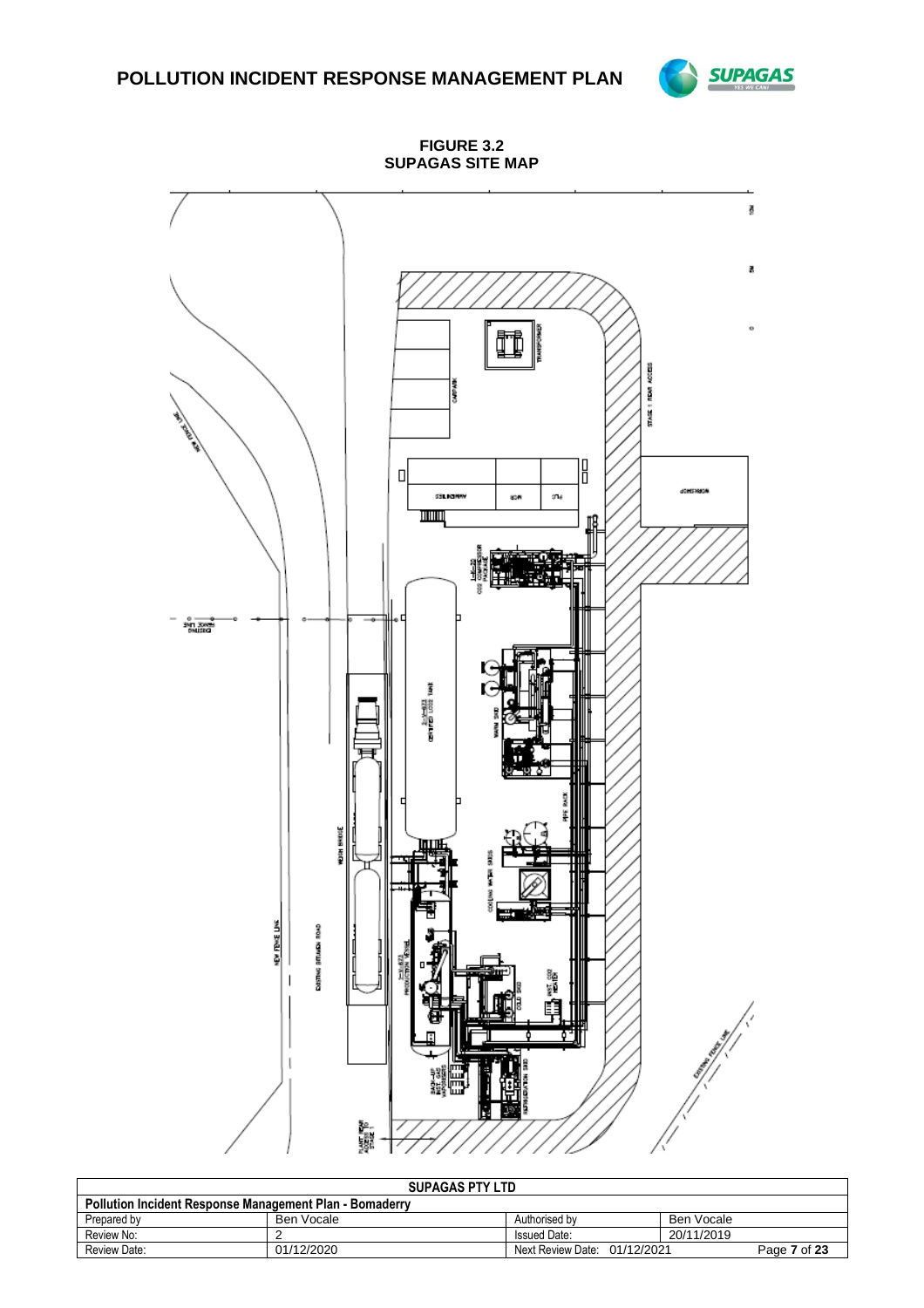



#### **DANGEROUS GOODS MAP**

### **3.3 Potential Pollutants Stored on Site**

The chemicals that are present on site which have the potential of harming the environment are Carbon Dioxide, Ammonia and Gaseous Oxygen. Basic health information and storage quantities are in the table below. Detailed SDS are available on our website or by request.

#### **TABLE 3.4 POTENTIAL POLLUTANTS STORED AT THE SUPAGAS FACILITY, at 220A Bolong Road Bomaderry**

| <b>Chemical</b>       | <b>Health hazard information</b>                                                                                                                                                                                             | <b>Maximum quantity</b><br>on site |
|-----------------------|------------------------------------------------------------------------------------------------------------------------------------------------------------------------------------------------------------------------------|------------------------------------|
| Carbon Dioxide Liquid | In high concentrations may cause asphyxiation.<br>Symptoms may include loss of<br>mobility/consciousness. Victim may not be aware<br>of asphyxiation. Low concentrations of CO2 cause<br>increased respiration and headache. | 300,000kg                          |
| Ammonia               | Corrosive. Over exposure to low levels may result<br>in irritation with coughing and bronchospasm.<br>Acute exposure to high levels may result in<br>pulmonary oedema and asphyxiation.                                      | 1,500kg                            |
| Gaseous Oxygen        | Continuous inhalation of concentrations higher<br>than 75% may cause nausea, dizziness,<br>respiratory difficulty and convulsion.                                                                                            | 1,000kg                            |

| <b>SUPAGAS PTY LTD</b>                                         |            |                              |              |  |  |
|----------------------------------------------------------------|------------|------------------------------|--------------|--|--|
| <b>Pollution Incident Response Management Plan - Bomaderry</b> |            |                              |              |  |  |
| Prepared by                                                    | Ben Vocale | Authorised by                | Ben Vocale   |  |  |
| Review No:                                                     |            | <b>Issued Date:</b>          | 20/11/2019   |  |  |
| Review Date:                                                   | 01/12/2020 | Next Review Date: 01/12/2021 | Page 8 of 23 |  |  |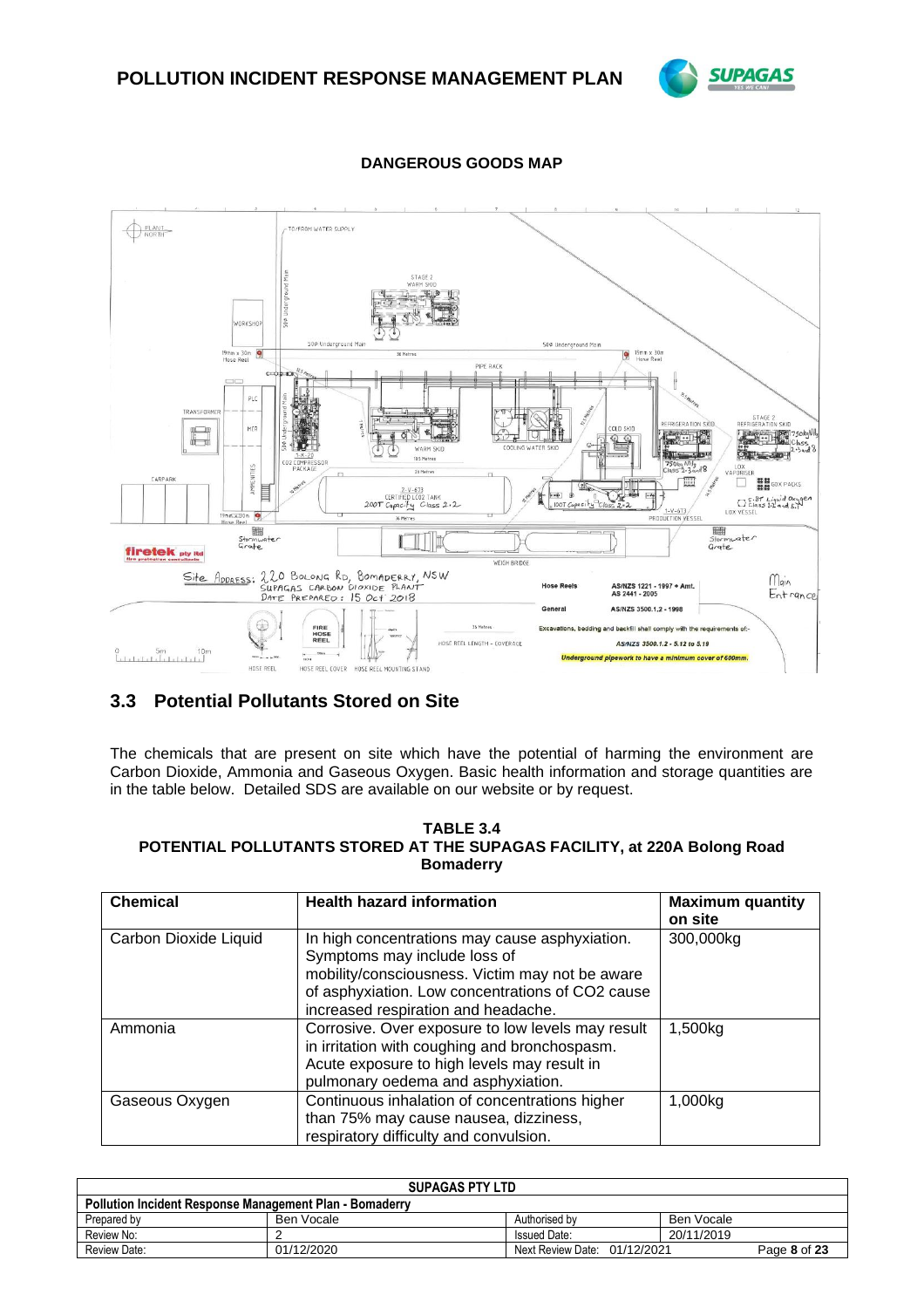

## **4 TYPES OF EMERGENCY RESPONSE AND STRUCTURE**

A PIRMP shall be co-ordinated by the Branch Manager. This shall include establishing and implementing the PIRMP, ensuring that personnel are familiar with the plan, arranging for their training, arranging to conduct simulated incident exercises, reviewing the effectiveness of the exercises, and arranging for procedural improvements.

#### **4.1 Emergency Command Structure General Notes**

#### **4.1.1 Immediate Response and Alarm Initiation**

Any person discovering a pollution incident or a situation, which is likely to give rise to a pollution incident, shall:

- **Consider** containing the situation alone.
- **Contain** it only if safe to do so.
- **Alarm** raise the alarm by contacting the branch manager who shall decide on the level of the pollution incident and details of the emergency.
- **Rescue**  assist or alert persons in immediate danger.
- **Notify** the relevant authorities, neighbours and community if the pollution incident was unable to be wholly contained on site.

If in doubt, the alarm shall be activated first and then the doubt will be clarified.

#### **4.2 Principle Roles and Responsibilities**

It will necessary for personnel to be allocated key emergency response duties. Key positions and duties are listed below. **Appendix A** gives a summary of the roles and responsibilities of key personnel in emergency response positions on site.

#### **4.2.1 Site Emergency Commander**

The Site Emergency Commander (SEC) will be the National Operations Manager. The SEC will take responsibility for control of pollution incidents. If the SEC cannot be located, notify one of the SEC's deputies:

- 1. Emergency Co-ordinator (Site Manager)
- 2. Deputy Emergency Co-ordinator (Site Operations)
- 3. Logistics Controller
- 4. Training Manager

#### **4.2.2 Restoration Team**

A restoration team will be established by the National Operations Manager to firstly establish site operations based on the scale of the incident. The restoration team shall be responsible for establishing a recovery plan and all further actions required until the resumption of business operations. The restoration team will be headed by the Site Manager.

| <b>SUPAGAS PTY LTD</b>                                         |            |                              |              |  |  |
|----------------------------------------------------------------|------------|------------------------------|--------------|--|--|
| <b>Pollution Incident Response Management Plan - Bomaderry</b> |            |                              |              |  |  |
| Prepared by                                                    | Ben Vocale | Authorised by                | Ben Vocale   |  |  |
| Review No:                                                     |            | <b>Issued Date:</b>          | 20/11/2019   |  |  |
| Review Date:                                                   | 01/12/2020 | Next Review Date: 01/12/2021 | Page 9 of 23 |  |  |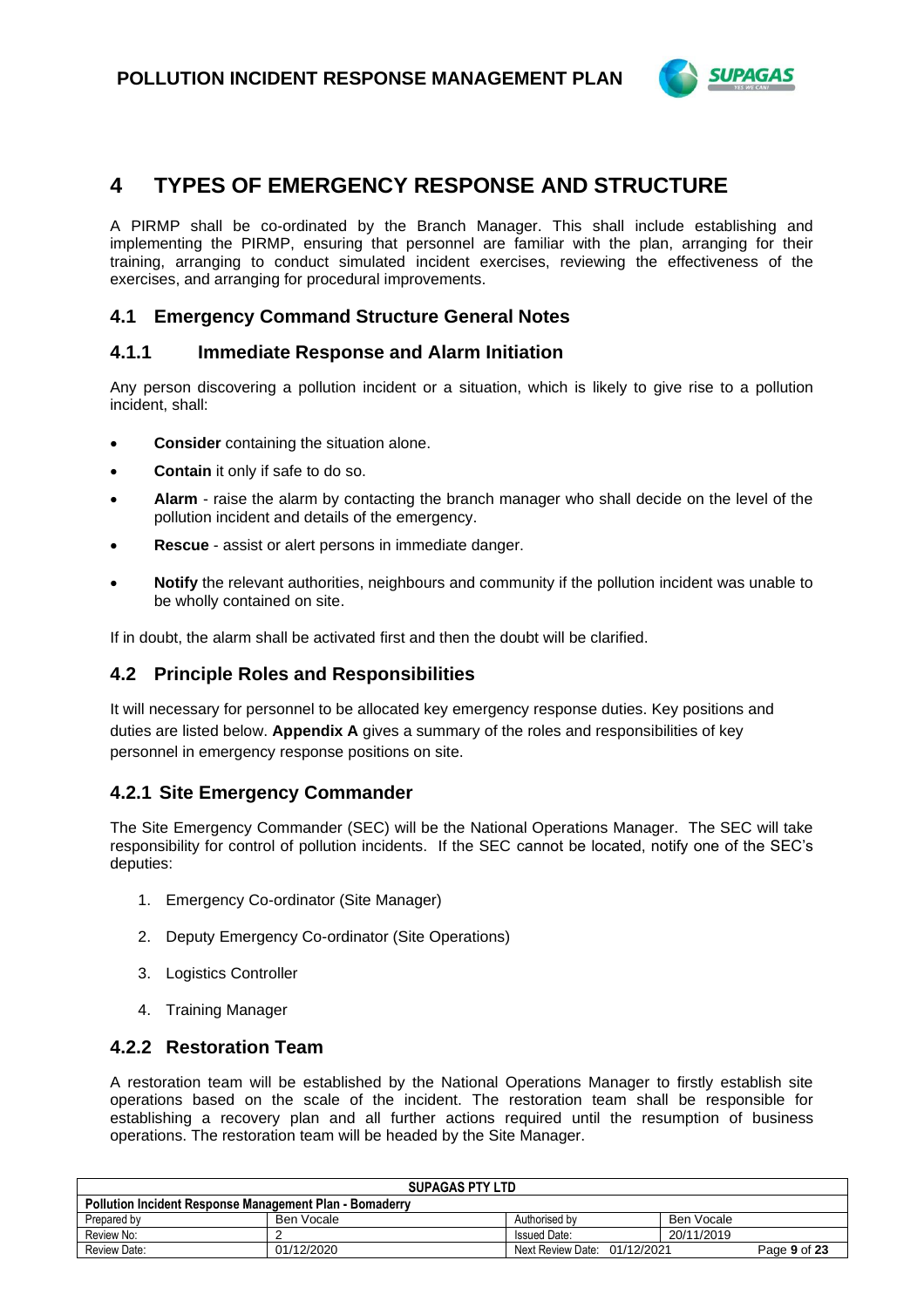

#### **4.2.3 Communications**

#### **Internal**

The National Compliance Manager – LPG is nominated as the communications officer. It will be his/her task to monitor communication and facilitate the effective exchange of information between the site and the relevant authorities.

#### **External**

The Managing Director is the only person responsible for relaying information to the media and other public bodies. Staff will be instructed not to discuss issues with any persons outside the site as this is the role of the Managing Director only. In his absence, the Chairman has this responsibility.

When a significant incident occurs, a media statement should be prepared as quickly as possible, and include:

- A description of the nature of the emergency;
- The corrective action taken, and its effectiveness;
- When the emergency is expected to be over;
- The investigative action that is to be taken; and
- Any assistance that can be given by the media.

Only facts should be stated. Statements as to the cause and effects of the emergency should be avoided until a thorough investigation has been conducted.

#### **4.2.4 Emergency Response Personnel**

#### **Rescue and First Aid**

Selected site staff will be trained in first aid. It will be their task to render assistance in removing any injured staff from the emergency area and to provide effective management of injuries until the SES (ambulance) arrives. Lists of trained first aid officers are on site notice boards.

#### **Evacuation**

Evacuation will be controlled by the Site Emergency Commander (SEC). He/she will direct staff to evacuate the site should the pollution incident grow beyond manageable proportions. A site staff member will be delegated to facilitate the evacuation and ensure all staff has left the area to be evacuated. This staff member will report to the SEC when evacuation has been completed.

#### **Traffic Control**

A traffic control officer (emergency response personnel) will be nominated by the SEC. It will be this person's task to ensure the free flow of traffic in the areas immediately off-site. The task will also involve the removal of any vehicle that may obstruct the free flow of SES in and out of the site.

#### **4.3 Principles of Pollution Incident Response**

The principles of response will be based on prevention, containment, rescue and first aid. These have been summarised below:

| <b>SUPAGAS PTY LTD</b>                                                      |            |                     |            |  |  |
|-----------------------------------------------------------------------------|------------|---------------------|------------|--|--|
| <b>Pollution Incident Response Management Plan - Bomaderry</b>              |            |                     |            |  |  |
| Prepared by                                                                 | Ben Vocale | Authorised by       | Ben Vocale |  |  |
| Review No:                                                                  |            | <b>Issued Date:</b> | 20/11/2019 |  |  |
| 01/12/2020<br>Next Review Date: 01/12/2021<br>Review Date:<br>Page 10 of 23 |            |                     |            |  |  |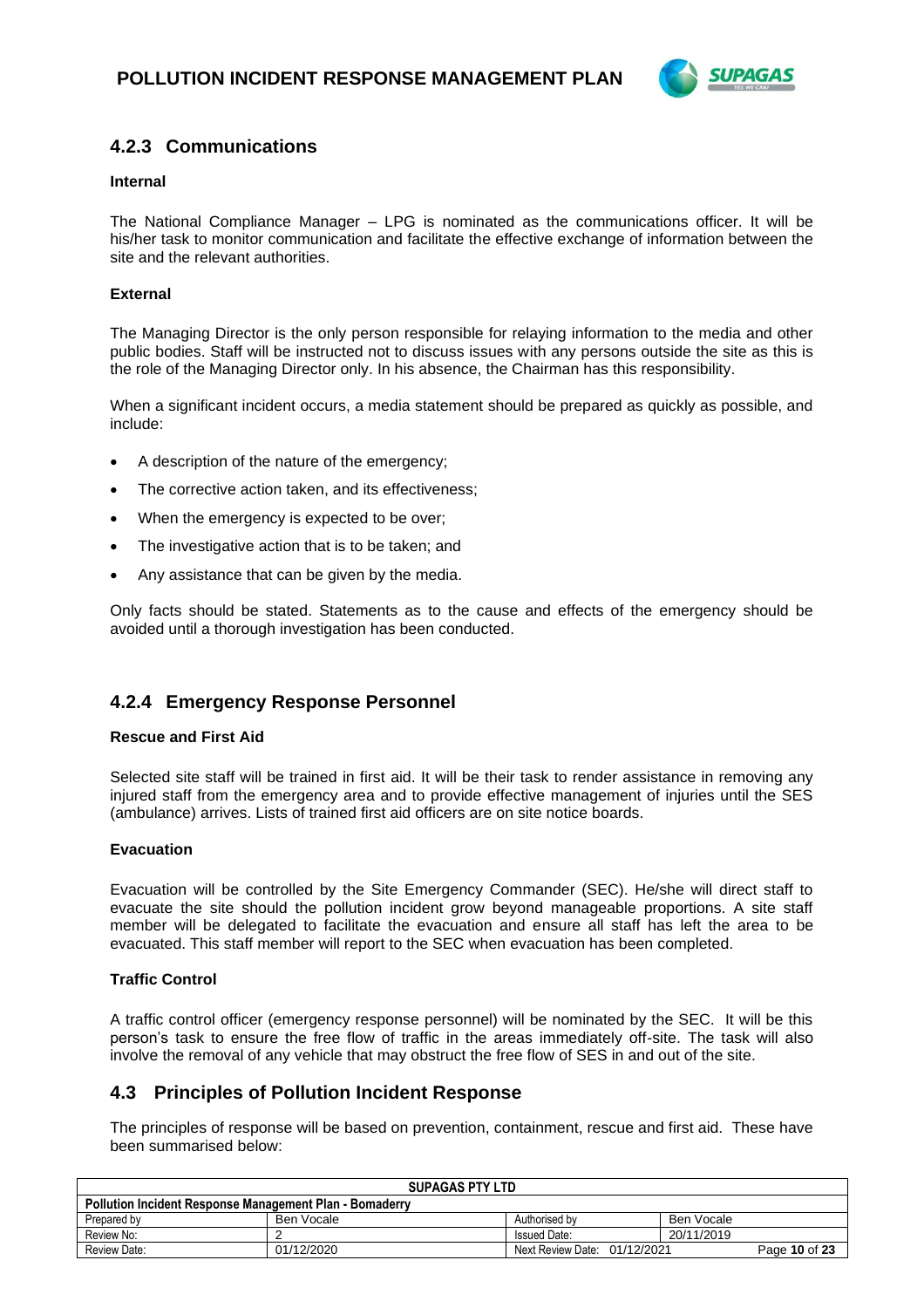

#### **Prevention**

- Maintenance and testing of all detection and protection equipment on a regular basis
- Inspection of all plant and storage facilities on a regular basis
- Regular emergency response drills to ensure site readiness
- Procedures and training

#### **Containment**

- Switch off any operating equipment
- Isolate electrical supplies at the main switchboard
- Take any operating equipment (e.g. forklifts) outside the warehouse
- Co-ordinate with Site Emergency Commander

#### **Rescue**

- Trained personnel only
- Approved safety clothing to be worn. NOTE: All rescue equipment will be located in lockers at specific location around the plant
- Approved and trained rescue crews only to respond

#### **First Aid**

First aid is to be given only by trained first aid officers

| <b>SUPAGAS PTY LTD</b>                                                      |            |                     |            |  |  |
|-----------------------------------------------------------------------------|------------|---------------------|------------|--|--|
| <b>Pollution Incident Response Management Plan - Bomaderry</b>              |            |                     |            |  |  |
| Prepared by                                                                 | Ben Vocale | Authorised by       | Ben Vocale |  |  |
| Review No:                                                                  |            | <b>Issued Date:</b> | 20/11/2019 |  |  |
| 01/12/2020<br>Review Date:<br>Next Review Date: 01/12/2021<br>Page 11 of 23 |            |                     |            |  |  |
|                                                                             |            |                     |            |  |  |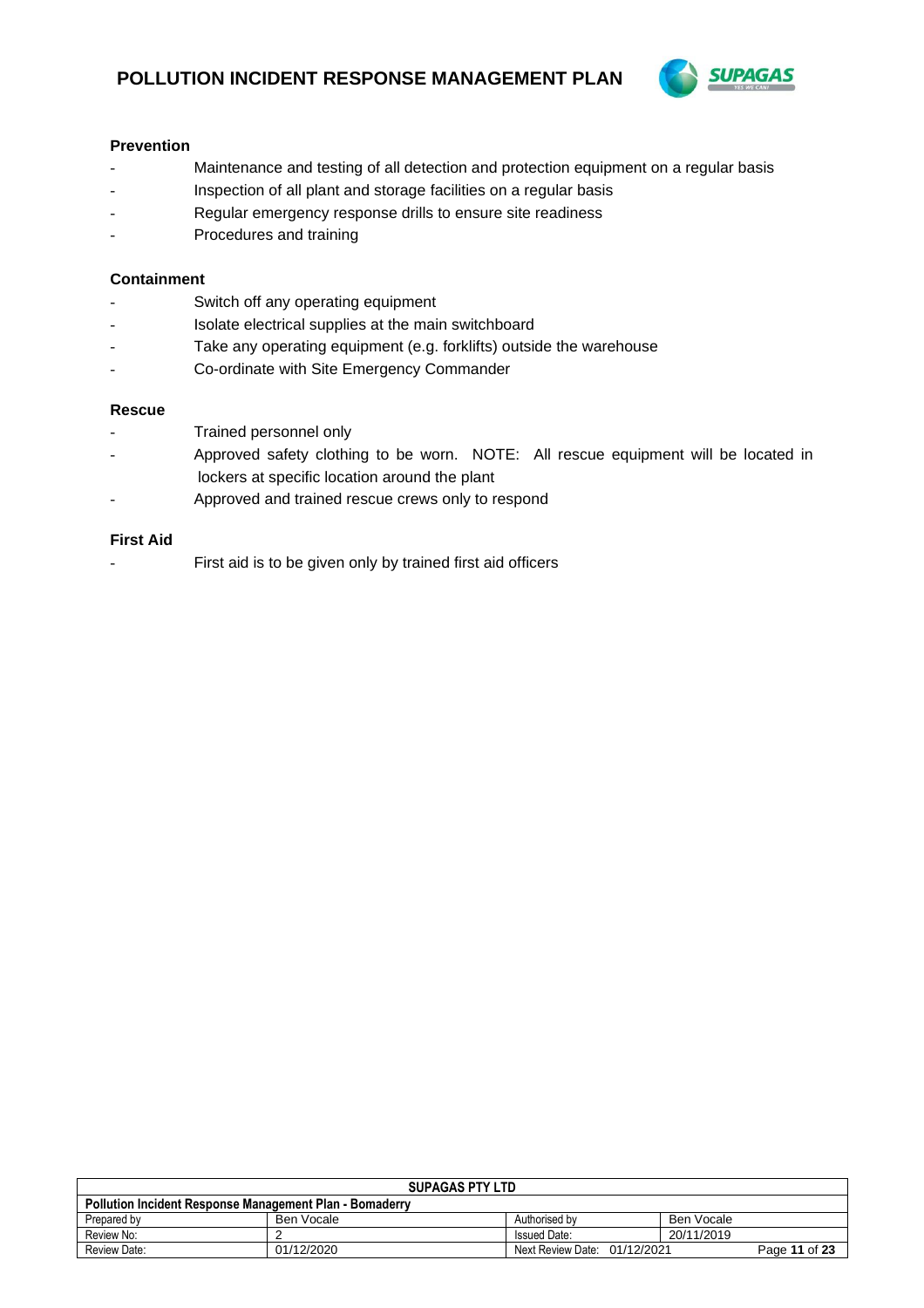

## **EVACUATION**

#### **4.4 Evacuation of Personnel Located Onsite**

The order to evacuate the site shall be issued by the Site Emergency Commander (SEC) or the responsible emergency service.

- All personnel are to move quickly to assembly areas
- Staff are to warn others as they go.
- Fire Wardens conduct a two-sweep pass of the site to ensure the site is clear.
- Do not move or leave assembly area without permission from the SEC or responsible emergency service unless the area is under direct threat.
- Priority that must be observed during a building evacuation are:
- Those that are able to walk without assistance leave first;
- Those who require some assistance leave next; and
- Those who must be carried leave last.

Mobility impaired persons should be assembled in a safe area away from immediate danger.

#### **4.5 Evacuation of Personnel Located Offsite (adjacent properties)**

In the event that an incident grows to proportions that adjoining sites may be affected, it will be necessary to contact the management of these sites and facilitate evacuation. The contract numbers for each of the adjoining sites is given in **Table 6.1**. Note that the industrial complex manager has also been included on this list as well as the industrial complex security team.

### **TABLE 6.1 LIST OF CONTACTS - NEIGHBOURING SITES**

| <b>Site</b>                | Location           | <b>Contact No.</b>           | <b>Contact Person</b>         |
|----------------------------|--------------------|------------------------------|-------------------------------|
| <b>North</b>               | N/A                |                              |                               |
| East: IMMEEC               | 220 Bolong Rd Road | 02 44216266                  | <b>Travis Buchan</b>          |
| South                      | N/A                |                              |                               |
| West: South Coast<br>Juice | 36 Bolong Rd       | 0412 355 681<br>0411 672 764 | Zac Rush<br><b>Bart Leary</b> |

| <b>SUPAGAS PTY LTD</b>                                         |            |                              |            |               |
|----------------------------------------------------------------|------------|------------------------------|------------|---------------|
| <b>Pollution Incident Response Management Plan - Bomaderry</b> |            |                              |            |               |
| Prepared by                                                    | Ben Vocale | Authorised by                | Ben Vocale |               |
| Review No:                                                     |            | <b>Issued Date:</b>          | 20/11/2019 |               |
| <b>Review Date:</b>                                            | 01/12/2020 | Next Review Date: 01/12/2021 |            | Page 12 of 23 |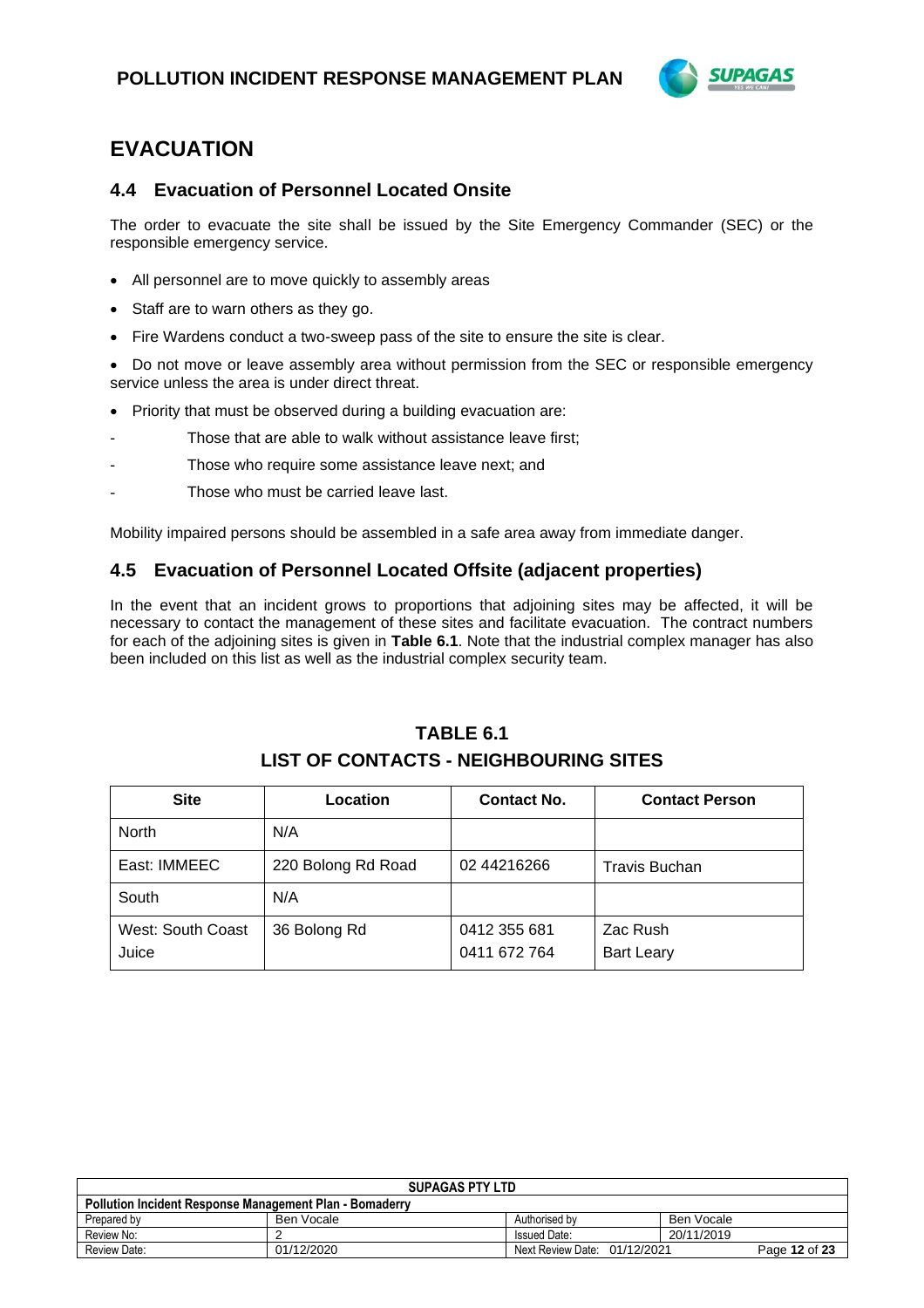

## **5 SAFETY EQUIPMENT**

Equipment has been installed around the site for use in response to emergencies. It shall be maintained and accessible for immediate use, and its location appropriately sign posted. The range of equipment installed at the Supagas facility includes the following:

- Operator daily checks
- Routine maintenance of vessels and equipment
- SDS Safety Data Sheets

In the event of a spill, the following Personal Protective Equipment (PPE) is available for the clean-up process:

- Chemical gloves
- Full face mask (ammonia)
- Personal gas monitors
- Safety glasses

| <b>SUPAGAS PTY LTD</b>                                         |            |                              |               |  |
|----------------------------------------------------------------|------------|------------------------------|---------------|--|
| <b>Pollution Incident Response Management Plan - Bomaderry</b> |            |                              |               |  |
| Prepared by                                                    | Ben Vocale | Authorised by                | Ben Vocale    |  |
| Review No:                                                     |            | <b>Issued Date:</b>          | 20/11/2019    |  |
| Review Date:                                                   | 01/12/2020 | Next Review Date: 01/12/2021 | Page 13 of 23 |  |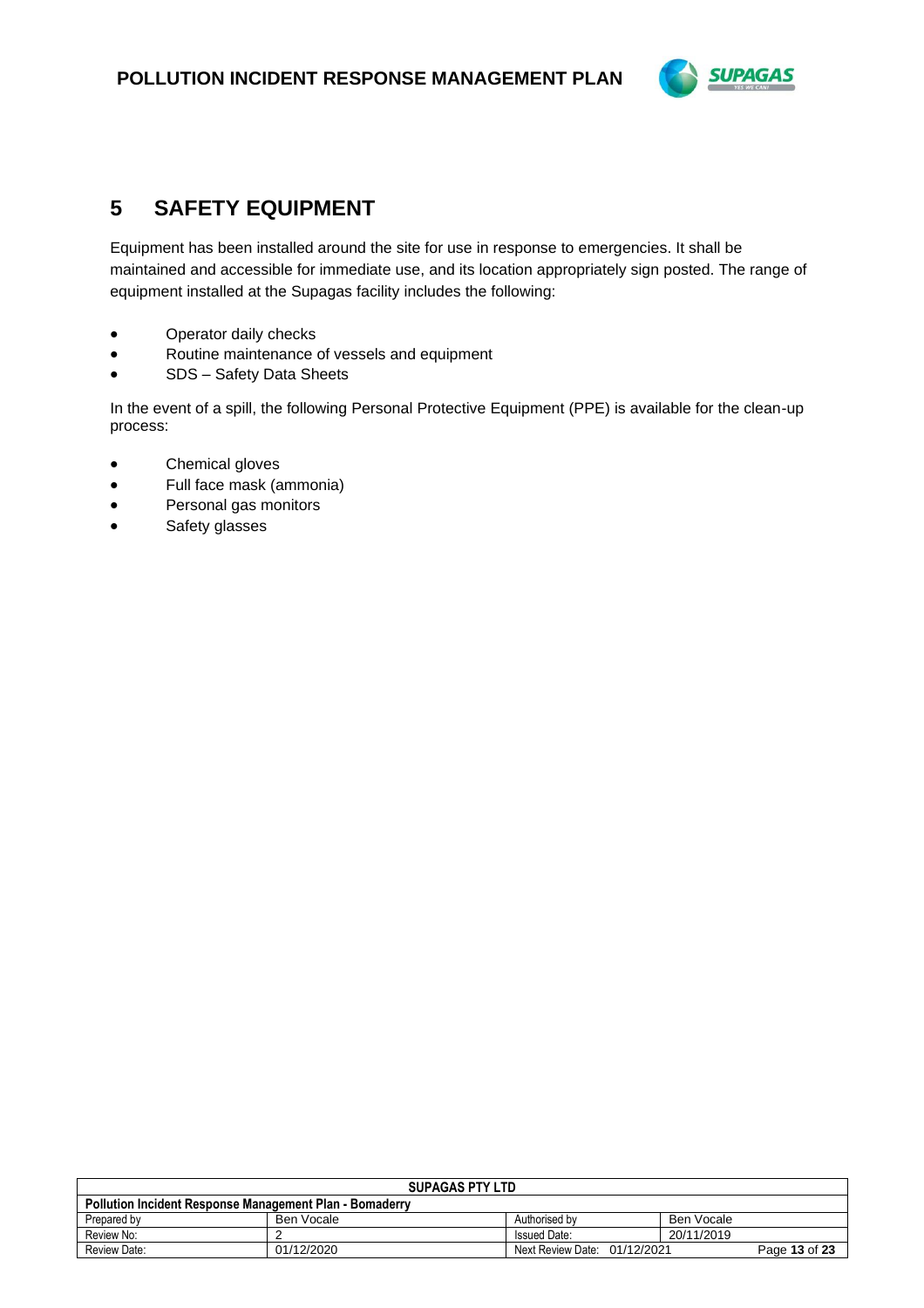

## **6 NOTIFICATION OF INCIDENT TO AUTHORITIES AND ADJACENT BUSINESSES**

#### **6.1 Relevant Authorities**

If a pollution incident should occur, **all** relevant authorities need to be contacted. Contact details for each of the relevant authorities are listed below:

- EPA 13 15 55
- SafeWork NSW 13 10 50
- Fire and Rescue 1300 729 579
- Ministry of Health 9391 9000
- Shoalhaven Water 02 44213100
- Shoalhaven Council 02 44293111

#### **6.2 Neighbours and local community**

In the event of a pollution incident, anyone that may be affected must be notified immediately. This may include neighbouring business as well as people downstream of the stormwater outlets.

| <b>SUPAGAS PTY LTD</b>                                         |            |                                 |            |               |
|----------------------------------------------------------------|------------|---------------------------------|------------|---------------|
| <b>Pollution Incident Response Management Plan - Bomaderry</b> |            |                                 |            |               |
| Prepared by                                                    | Ben Vocale | Authorised by                   | Ben Vocale |               |
| Review No:                                                     |            | <b>Issued Date:</b>             | 20/11/2019 |               |
| Review Date:                                                   | 01/12/2020 | Next Review Date:<br>01/12/2021 |            | Page 14 of 23 |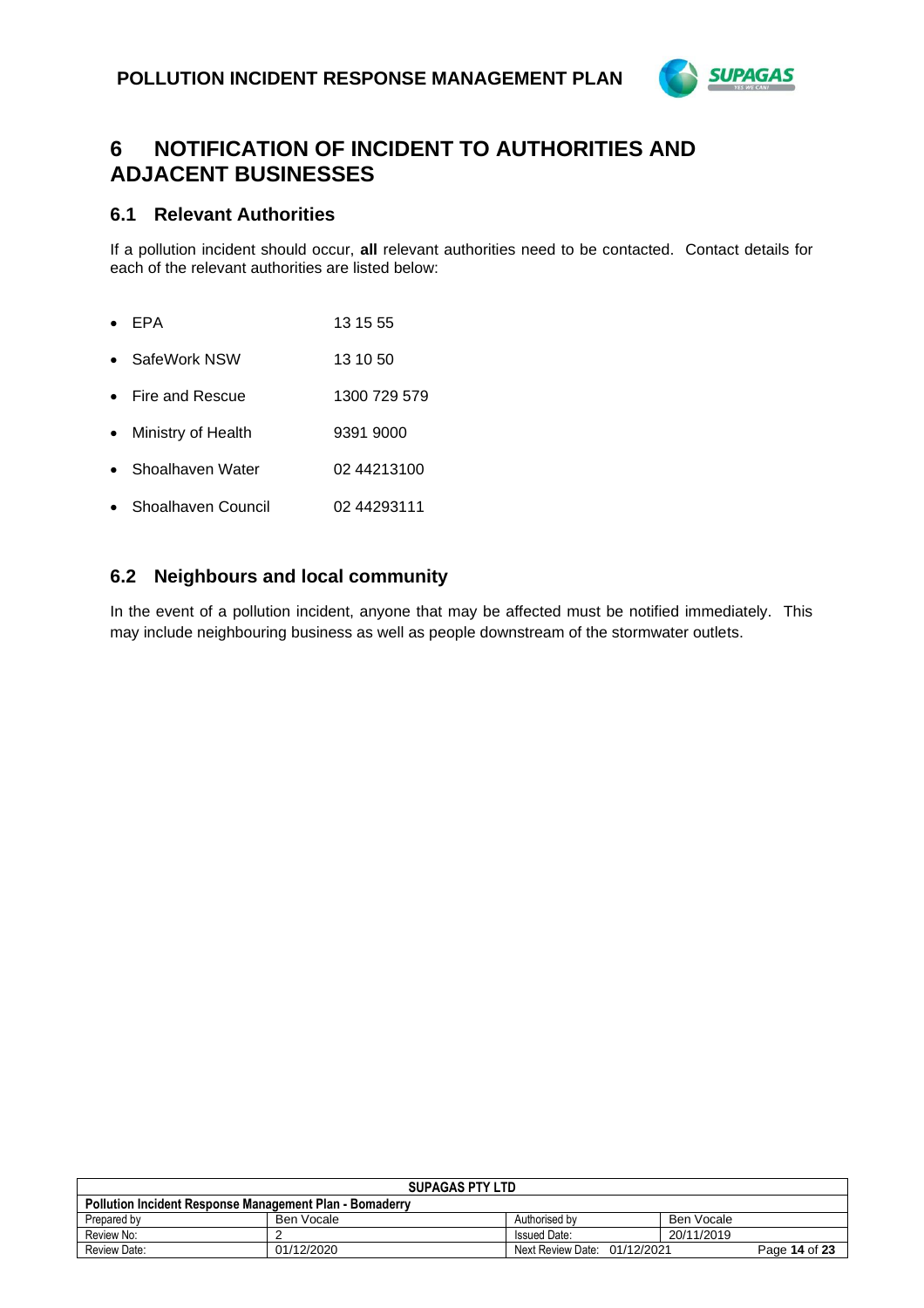

### **7 POLLUTION INCIDENT RESPONSE PROCEDURES – SPECIFIC EMERGENCIES**

#### **7.1 General**

In many industries, safe and efficient operation depends upon the observance of basic safety principles, which have been developed through experience, and careful analysis of the nature of potential hazards associated with the processes carried out at a site.

In any pollution incident that arises, clear and explicit communications are essential to maintain control. All Supagas staff are expected to maintain a thorough knowledge of pollution incident procedures and therefore there should be no need for reference to this material during the actual emergency. Supagas Safe Operating and Quality Procedures must also be followed; these are part of the general operating procedures and Quality Assurance procedures.

#### **7.2 Contact Details**

The telephone numbers, which should be used in a pollution incident, as appropriate, are listed in **Appendix A**.

#### **7.3 Emergency Procedures**

This section details the responses to specific emergencies as listed below. Emergency Contacts are given in **Figure 6.1**.

| Subject                | <b>Emergency Procedure No.</b> |
|------------------------|--------------------------------|
| Major Incident (MI)    | Level 1 Incident               |
| Activation of an alarm | Level 2 Incident               |

| <b>SUPAGAS PTY LTD</b>                                         |            |                              |            |               |
|----------------------------------------------------------------|------------|------------------------------|------------|---------------|
| <b>Pollution Incident Response Management Plan - Bomaderry</b> |            |                              |            |               |
| Prepared by                                                    | Ben Vocale | Authorised by                | Ben Vocale |               |
| Review No:                                                     |            | <b>Issued Date:</b>          | 20/11/2019 |               |
| Review Date:                                                   | 01/12/2020 | Next Review Date: 01/12/2021 |            | Page 15 of 23 |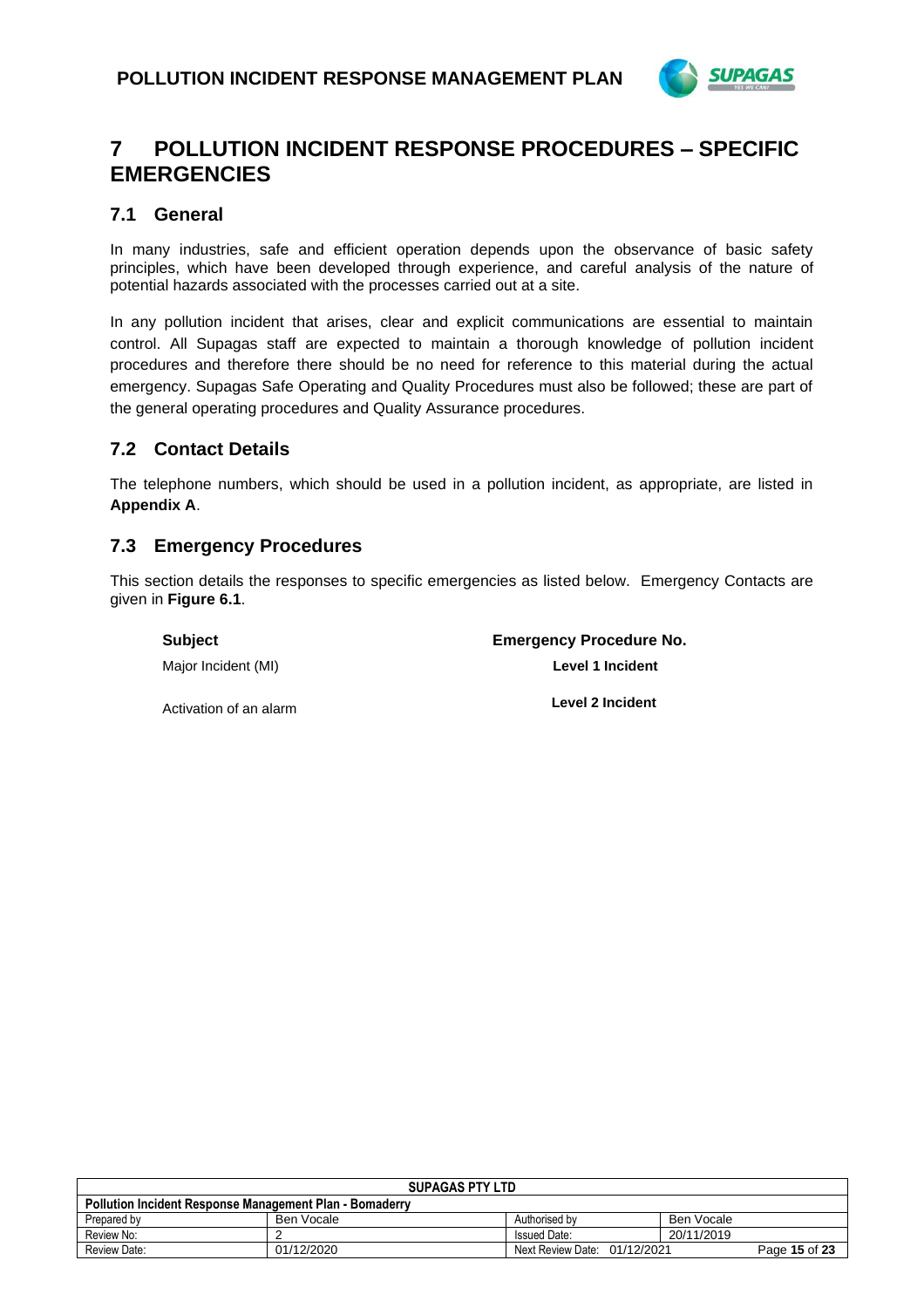

## **ERP-01: CHEMICAL SPILL**

### **1.0 Level 1 Incident**

In the event of a LEVEL 1 INCIDENT Major Incident (MI) the alarm will be raised by either one or both methods,

- $\triangleright$  The alarm is raised by a Supagas Employee
- ➢ The police or Emergency Services personnel contact Supagas directly

This may include the following incidents:

- ➢ Tanker transfer (Loss of containment)
- ➢ Ammonia (Loss of containment)
- ➢ Gaseous Oxygen (Loss of containment)
- $\triangleright$  Vehicle impact to facility

### **2.0 Level 2 Incident**

It may be unnecessary for the ERT will be assembled for a LEVEL 2 INCIDENT.

Activation of an alarm will automatically activate the Emergency Response Plan which will result in a response by the Supagas "Emergency Response Team" (ERT).

Notification to Emergency Services;

#### **Call " 000" for Police, Fire or Ambulance**

Emergency Response Level 2 incidents are more likely to be product specific therefore we have provided generic initial response guidance per product and Dangerous good class refer to table below;

| <b>Incident</b>                                                                                        | <b>Measures Taken to</b><br><b>Control or Limit the</b><br><b>Consequences</b>                | <b>Protective</b><br><b>Resource</b><br>S                                                                       | <b>Emergency</b><br><b>Services</b><br><b>Action</b>                                                                                      | <b>Response Procedure</b>                      |
|--------------------------------------------------------------------------------------------------------|-----------------------------------------------------------------------------------------------|-----------------------------------------------------------------------------------------------------------------|-------------------------------------------------------------------------------------------------------------------------------------------|------------------------------------------------|
| Ammonia Leak -<br>flammable vapor toxic<br>and asphyxiant                                              | Emergency stops, isolation<br>valves.<br>Large leak - Evacuate<br>upwind - Activate this plan | Hose reels                                                                                                      | Small leaks -<br>Disperse vapors<br>with water spray.<br>Isolate if safe.<br>Gases can collect<br>in pits and drains.<br>Fog to Disperse. | Leak of class 2.3 substance                    |
| Bulk Liquid $CO2$ –<br>Liquid leak, asphyxiant                                                         | Emergency stops, isolation<br>valves<br>Large leak - Evacuate<br>upwind - Activate this plan  | Hose reels                                                                                                      | Disperse vapors<br>with water spray.<br>Isolate if safe.<br>Gases can collect<br>in pits and drains.<br>Fog to Disperse.                  | Leak of class 2.2 substance                    |
| Bulk Liquid Nitrogen &<br>Argon - major spill.<br>Intense cold, Dense<br>vapour, Asphyxiant.           | Natural Ventilation,<br>determine direction of<br>cloud.                                      | Hose reels<br>Large tanks<br>outdoors gas<br>will disperse<br>to<br>atmosphere                                  | Disperse spill with<br>water spray. Form<br>ice dams to direct<br>spill.                                                                  | Leak of cryogenic liquids<br>2.2<br>Classes    |
| Compressed Nitrogen,<br>Argon, CO <sub>2</sub> -gas leak.<br>Intense cold. Vapour<br>cloud asphyxiant. | Natural Ventilation.<br>determine direction of<br>cloud.                                      | Hose reels<br>Most cases<br>allow<br>cylinder to<br>expire, gas<br>will disperse<br>$t_{\Omega}$<br>atmosphere. | If required<br>disperse gas leak<br>with water spray.                                                                                     | Leak of compressed cylinders<br>2.2<br>Classes |

#### **Generic Incident Table**

| <b>SUPAGAS PTY LTD</b>                                         |            |                              |            |               |
|----------------------------------------------------------------|------------|------------------------------|------------|---------------|
| <b>Pollution Incident Response Management Plan - Bomaderry</b> |            |                              |            |               |
| Prepared by                                                    | Ben Vocale | Authorised by                | Ben Vocale |               |
| Review No:                                                     |            | <b>Issued Date:</b>          | 20/11/2019 |               |
| Review Date:                                                   | 01/12/2020 | Next Review Date: 01/12/2021 |            | Page 16 of 23 |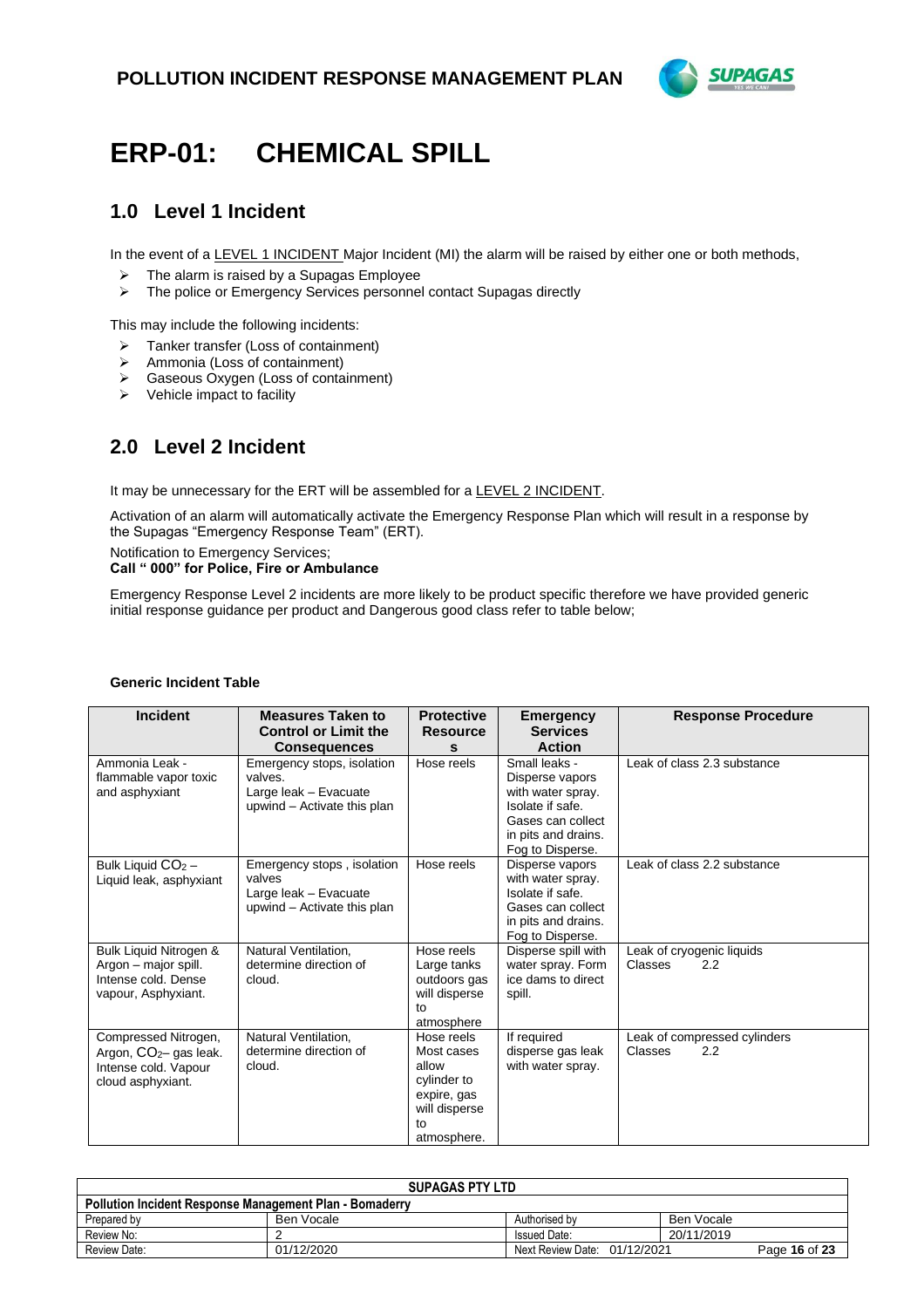## **POLLUTION INCIDENT RESPONSE MANAGEMENT PLAN**



| Compressed Oxygen                                                                               | Safety circuit on individual<br>cylinders.                                                | Hydrants/<br>hose reels  | Fog cylinders from<br>a safe distance                                              | Leak of class 2.2/5.1       |
|-------------------------------------------------------------------------------------------------|-------------------------------------------------------------------------------------------|--------------------------|------------------------------------------------------------------------------------|-----------------------------|
| Compressed Hydrogen<br>- leak of flammable<br>gas. Invisible flame is<br>likely if gas ignited. | Emergency Stops, Natural<br>Ventilation.                                                  | Hydrants /<br>hose reels | Disperse with<br>water spray if<br>required. Caution:<br>flame may be<br>invisible | Leak of class 2.1 substance |
| Acetylene – leak of<br>flammable gas                                                            | <b>Emergency Stops,</b><br>Commence firefighting<br>methods, flood with water<br>or foam. | Hydrants /<br>hose reels | Standby                                                                            | Leak of class 2.1 substance |
|                                                                                                 |                                                                                           |                          |                                                                                    |                             |

|                                            | First Aid Response (Must Only Be Conducted in a Safe, Clean and Secure Position)                                                                                                                                                                                                                                                                                                                                                                                                                                                                                                                                                                                                                                                                                                                                                                                                                                                                                                                                                                                                                               |
|--------------------------------------------|----------------------------------------------------------------------------------------------------------------------------------------------------------------------------------------------------------------------------------------------------------------------------------------------------------------------------------------------------------------------------------------------------------------------------------------------------------------------------------------------------------------------------------------------------------------------------------------------------------------------------------------------------------------------------------------------------------------------------------------------------------------------------------------------------------------------------------------------------------------------------------------------------------------------------------------------------------------------------------------------------------------------------------------------------------------------------------------------------------------|
| <b>Exposure /Incident</b>                  | <b>First Aid Response</b>                                                                                                                                                                                                                                                                                                                                                                                                                                                                                                                                                                                                                                                                                                                                                                                                                                                                                                                                                                                                                                                                                      |
| CO <sub>2</sub> Liquid cold burn.          | Minor Burn<br>Flood irrigate the area for 15 mins with tepid water for small areas. Continue irrigation in intervals until<br>cooling has been achieved. Should blistering be evident seek medical advice for treatment and wound<br>hygiene.<br>Moderate Burn<br>If the burn area is large, cover affected area with a bandage/sterile patch and continue to irrigate.<br>Notify "000", ambulance.<br>Sit the patient (if practical) in a shaded/cool area, continue to irrigate in intervals until the ambulance<br>attends. Monitor condition for signs of shock. Do not allow food, or drink until advised. Handover to<br>emergency services.                                                                                                                                                                                                                                                                                                                                                                                                                                                             |
| Compressed cold burn.                      | As per above                                                                                                                                                                                                                                                                                                                                                                                                                                                                                                                                                                                                                                                                                                                                                                                                                                                                                                                                                                                                                                                                                                   |
| Ammonia exposure.                          | Inhalation:<br>Remove victim from area of exposure - avoid becoming a casualty. Remove contaminated clothing<br>and loosen remaining clothing. Allow patient to assume most comfortable position and keep warm.<br>Keep at rest until fully recovered. If patient finds breathing difficult and develops a bluish discolouration<br>of the skin (which suggests a lack of oxygen in the blood - cyanosis), ensure airways are clear of any<br>obstruction and have a qualified person give oxygen through a face mask. Apply artificial respiration if<br>patient is not breathing. Seek immediate medical advice.<br><b>Skin Contact:</b><br>If spilt on large areas of skin or hair, immediately drench with running water and remove clothing.<br>Continue to wash skin and hair with plenty of water (and soap if material is insoluble) until advised to<br>stop by the Poisons Information Centre or a doctor. For freeze burns, immediately flood burnt area with<br>large amounts of luke-warm water and cover with a clean, dry dressing. Do not use hot water. Seek<br>immediate medical assistance. |
| <b>Offsite Impact</b>                      |                                                                                                                                                                                                                                                                                                                                                                                                                                                                                                                                                                                                                                                                                                                                                                                                                                                                                                                                                                                                                                                                                                                |
| <b>Exposure /Incident</b>                  | <b>Response</b>                                                                                                                                                                                                                                                                                                                                                                                                                                                                                                                                                                                                                                                                                                                                                                                                                                                                                                                                                                                                                                                                                                |
| Gas Spills, vapour,                        | Minor<br>Monitor and assess for further action. Provide regular updates to the other team members, close off all<br>doors and windows. Stay indoors and await instruction for all clear.<br>Moderate - Major<br>Activated emergency plan, depress E-Stop, call "000", commence evacuation to assembly area, if safe<br>to do so.<br>Notify neighbors of leak and advise them to stay indoors until advised.                                                                                                                                                                                                                                                                                                                                                                                                                                                                                                                                                                                                                                                                                                    |
| Environmental risk                         | No chemical to ground, use booms or absorbent pads to soak any spill or leak. Do not allow any<br>liquids to drains or soils. Seek remediation advice.                                                                                                                                                                                                                                                                                                                                                                                                                                                                                                                                                                                                                                                                                                                                                                                                                                                                                                                                                         |
| Manildra Ethanol plant<br>fire / explosion | Activate emergency plan, depress E-Stop, call "000" and seek advice if available, commence<br>evacuation to assembly area. Should this area be downwind, relocate all personnel to a remote upwind<br>location. Should smoke be impeding visibility take extra caution for motor vehicles, move upwind out of<br>smoke plume.                                                                                                                                                                                                                                                                                                                                                                                                                                                                                                                                                                                                                                                                                                                                                                                  |

| <b>SUPAGAS PTY LTD</b>                                         |            |                              |               |  |
|----------------------------------------------------------------|------------|------------------------------|---------------|--|
| <b>Pollution Incident Response Management Plan - Bomaderry</b> |            |                              |               |  |
| Prepared by                                                    | Ben Vocale | Authorised by                | Ben Vocale    |  |
| Review No:                                                     |            | <b>Issued Date:</b>          | 20/11/2019    |  |
| Review Date:                                                   | 01/12/2020 | Next Review Date: 01/12/2021 | Page 17 of 23 |  |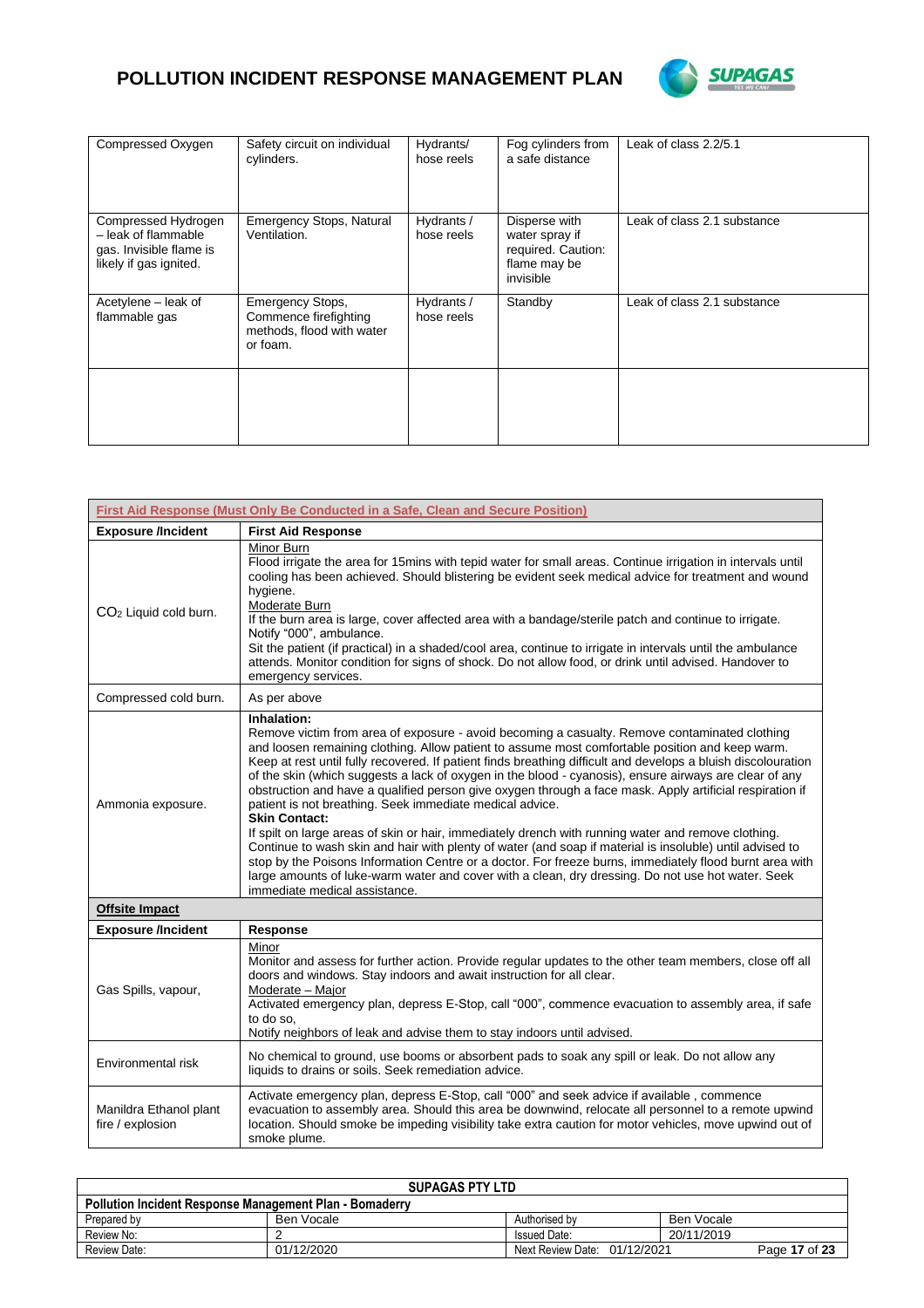## **POLLUTION INCIDENT RESPONSE MANAGEMENT PLAN**



| Smoke.                  | "000" On the sighting of smoke in the immediate area. Activate emergency plan, depress E-Stop, call<br>and seek advice if available, commence evacuation to assembly area. Should this area be downwind,<br>relocate all personnel to a remote upwind location. Should smoke be impeding visibility take extra<br>caution for motor vehicles, move upwind out of smoke plume.                                                                                                                                                                                                                                                                                                                                                                                                                                                                                                                                                                                                                                                                                                                                                                                                                                                                                                                                                                                                                                                                                                                                                                                                                                                                                                                                                                                                                                                                                             |
|-------------------------|---------------------------------------------------------------------------------------------------------------------------------------------------------------------------------------------------------------------------------------------------------------------------------------------------------------------------------------------------------------------------------------------------------------------------------------------------------------------------------------------------------------------------------------------------------------------------------------------------------------------------------------------------------------------------------------------------------------------------------------------------------------------------------------------------------------------------------------------------------------------------------------------------------------------------------------------------------------------------------------------------------------------------------------------------------------------------------------------------------------------------------------------------------------------------------------------------------------------------------------------------------------------------------------------------------------------------------------------------------------------------------------------------------------------------------------------------------------------------------------------------------------------------------------------------------------------------------------------------------------------------------------------------------------------------------------------------------------------------------------------------------------------------------------------------------------------------------------------------------------------------|
| <b>Bush Fire threat</b> | Activated emergency plan, depress E-Stop, call "000<br><b>Immediate Risk</b><br>In the event of an immediate bush fire event, use hoses to wet the immediate grasses surrounding the<br>facility if possible, if at risk do not undertake this task (Do not leave hoses running, as this will<br>deplete local firefighting water pressures)<br>Account for all staff and Evacuate with sufficient time to seek refuse or cover in a vehicle in a built-up<br>area. Do not leave at the last minute as smoke may impeded your vision to drive. Plan your escape<br>upwind.<br>Remain in area to provide subject matter advice if requested by authorities.<br>Approaching Risk (Site has time to prepare)<br>In the event of an approaching fire.<br>Team brief this plan and account for all staff who are remaining on site to perform tasks.<br>Commence shutting down the facility, activate estop to shut off gas supply, turn site power off, remove<br>all vehicles, close shed doors and remove waste bin to a protected area (behind a building, downwind<br>Unlock all gates and pin open for emergency service access and safe exit<br>Commence hosing of buildings to wet gutters, douse general site surrounds.<br>Check wind conditions for ember attack, use bucket and mop, hose etc<br>On the approaching fire face, wet grasses and shrubs and cylinders.<br>Account for the team members, maintain a visual at all times<br>Continue to douse boundary, apply a second douse to buildings.<br>Either on orders of Fire authority or staff member, account for all remaining staff then issue orders to<br>evacuate, leave scene well in advance of fire front or heavy smoke approaching.<br>Your fire strategy is to preserve life, evacuate the team to a safe area.<br>Remain in area to provide subject matter advice if requested by authorities. |

| <b>SUPAGAS PTY LTD</b>                                         |            |                              |               |  |
|----------------------------------------------------------------|------------|------------------------------|---------------|--|
| <b>Pollution Incident Response Management Plan - Bomaderry</b> |            |                              |               |  |
| Prepared by                                                    | Ben Vocale | Authorised by                | Ben Vocale    |  |
| Review No:                                                     |            | <b>Issued Date:</b>          | 20/11/2019    |  |
| Review Date:                                                   | 01/12/2020 | Next Review Date: 01/12/2021 | Page 18 of 23 |  |
|                                                                |            |                              |               |  |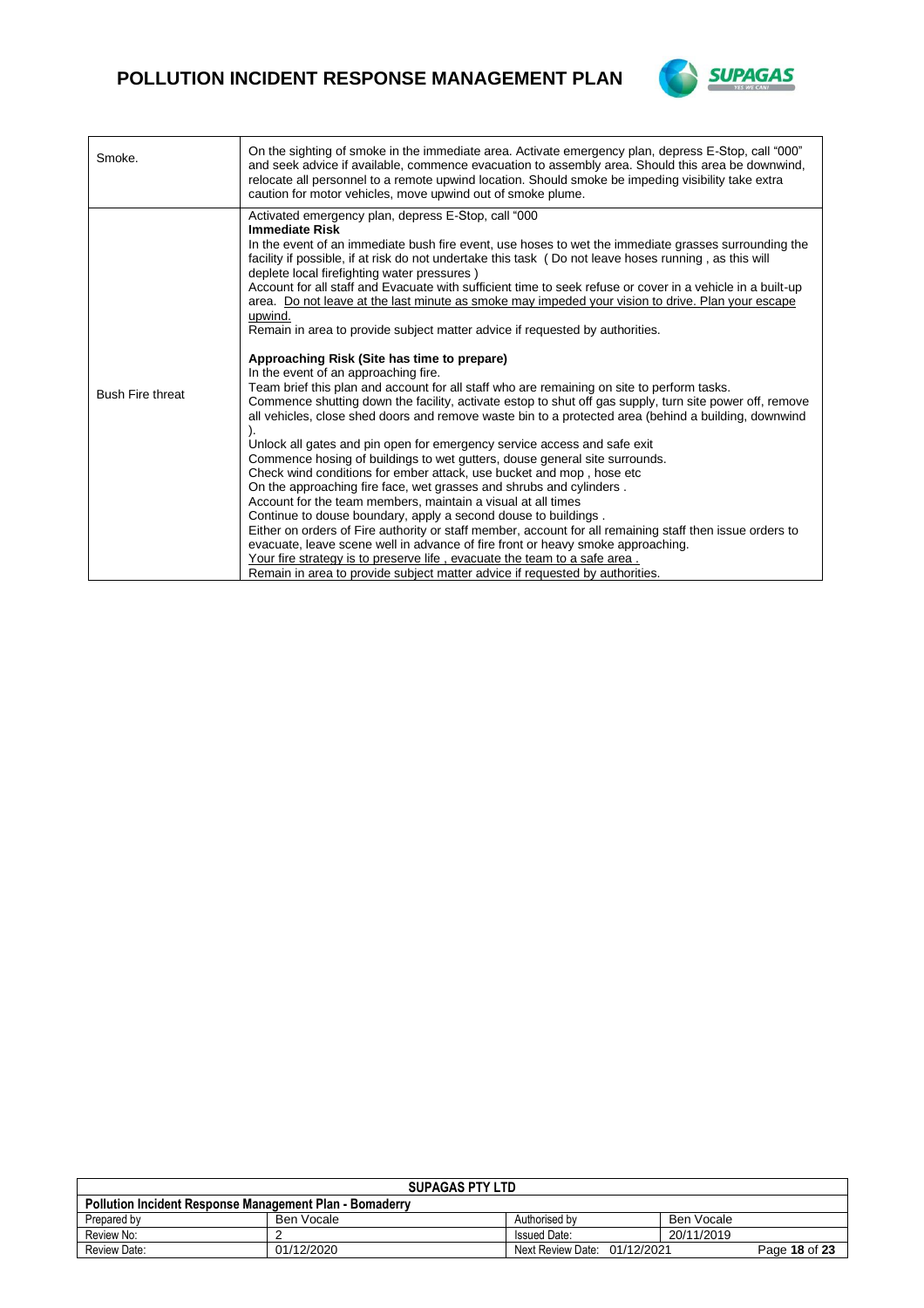

## **8 TERMINATING AN EMERGENCY**

When the Emergency Services Commander's role is complete, he/she will hand back control to the Site Emergency Commander.

The Site Emergency Commander should carefully consider the overall situation and review the following

- Re-organisation of staff
- Re-construction of damaged equipment
- Clean-up, safe storage and disposal of all contaminated material
- Complete relevant paperwork
- Review of incident and procedures to see if procedures are correct.

## **9 TRAINING**

On occupation of the site, general training in emergency preparedness shall be provided to all Supagas Employees on the following subjects as a minimum:

- Definition and types of pollution incidents
- Emergency facilities, their function, location and how to use them
- Means of communication and the location of communication facilities
- Actions in case of emergency; and
- Evacuation procedures.

Specific training shall be provided to the appropriate staff on:

- First aid
- Pollution incident management
- Supagas spill containment and clean up equipment.

The training shall be provided to all new employees at the start of their employment as part of their Induction training.

Retraining shall be provided annually.

Simulated pollution incidents shall be carried out annually.

The PIRMP shall be evaluated by simulated pollution incidents. The simulated pollution incidents shall be performed annually.

Complete records of this training shall be maintained for all workplace participants.

| <b>SUPAGAS PTY LTD</b>                                         |            |                              |            |               |
|----------------------------------------------------------------|------------|------------------------------|------------|---------------|
| <b>Pollution Incident Response Management Plan - Bomaderry</b> |            |                              |            |               |
| Prepared by                                                    | Ben Vocale | Authorised by                | Ben Vocale |               |
| Review No:                                                     |            | <b>Issued Date:</b>          | 20/11/2019 |               |
| Review Date:                                                   | 01/12/2020 | Next Review Date: 01/12/2021 |            | Page 19 of 23 |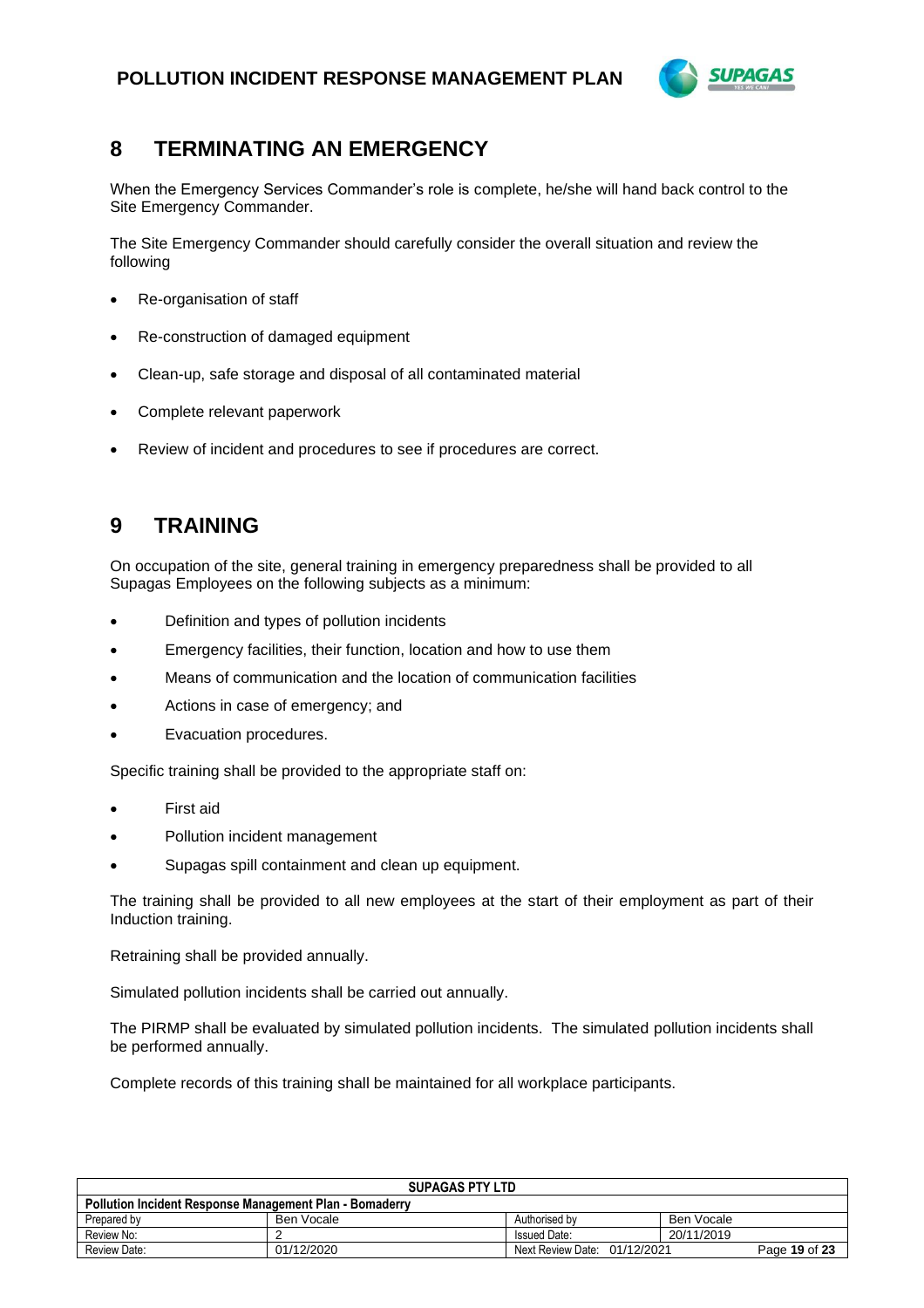

## **10 ADMINISTRATION**

#### **10.1 Action with Emergency Services**

The Site Emergency Commander will invoke the provisions of the appropriate emergency plan. The site will ensure that the following occurs:

• Company Site Emergency Commander to assist the Emergency Services Commander whenever possible.

- All company personnel to assist the local Site Emergency Commander whenever possible.
- All safety, emergency and firefighting equipment to be made available to emergency services.
- Any documents to be made available to emergency services (eg. SDS)
- All entrances are cleared for emergency vehicles access.
- All access doors cleared for emergency services access.

#### **10.2 Public Relations**

Supagas personnel are **NOT** to speak to the media unless authorised by the Managing Director.

Any press releases issued to the media will be done so through the Managing Director and are to contain the following information.

- Description of the nature of the emergency;
- The corrective action taken and its effectiveness;
- When the emergency is expected to be over;
- The investigative action that will or has been taken;
- Any assistance that can be given by the media.

#### **NOTE: ONLY THE FACTS SHOULD BE STATED**

#### **10.3 Statutory Investigation**

There may be a statutory investigation into any emergency depending on the requirements in the various regulations.

A coronial inquiry may be held in the case of fire and will be held in the case of fatalities:

• Investigating authorities will be:

Police Fire Brigade SafeWork NSW authority EPA Department of Infrastructure, Planning and Natural Resources (DIPNR) Major Hazards Branch.

• The Site Emergency Commander is to ensure no movement of any evidence apart from that necessary to control the emergency.

| <b>SUPAGAS PTY LTD</b>                                         |            |                              |               |  |  |
|----------------------------------------------------------------|------------|------------------------------|---------------|--|--|
| <b>Pollution Incident Response Management Plan - Bomaderry</b> |            |                              |               |  |  |
| Prepared by                                                    | Ben Vocale | Authorised by                | Ben Vocale    |  |  |
| Review No:                                                     |            | <b>Issued Date:</b>          | 20/11/2019    |  |  |
| Review Date:                                                   | 01/12/2020 | Next Review Date: 01/12/2021 | Page 20 of 23 |  |  |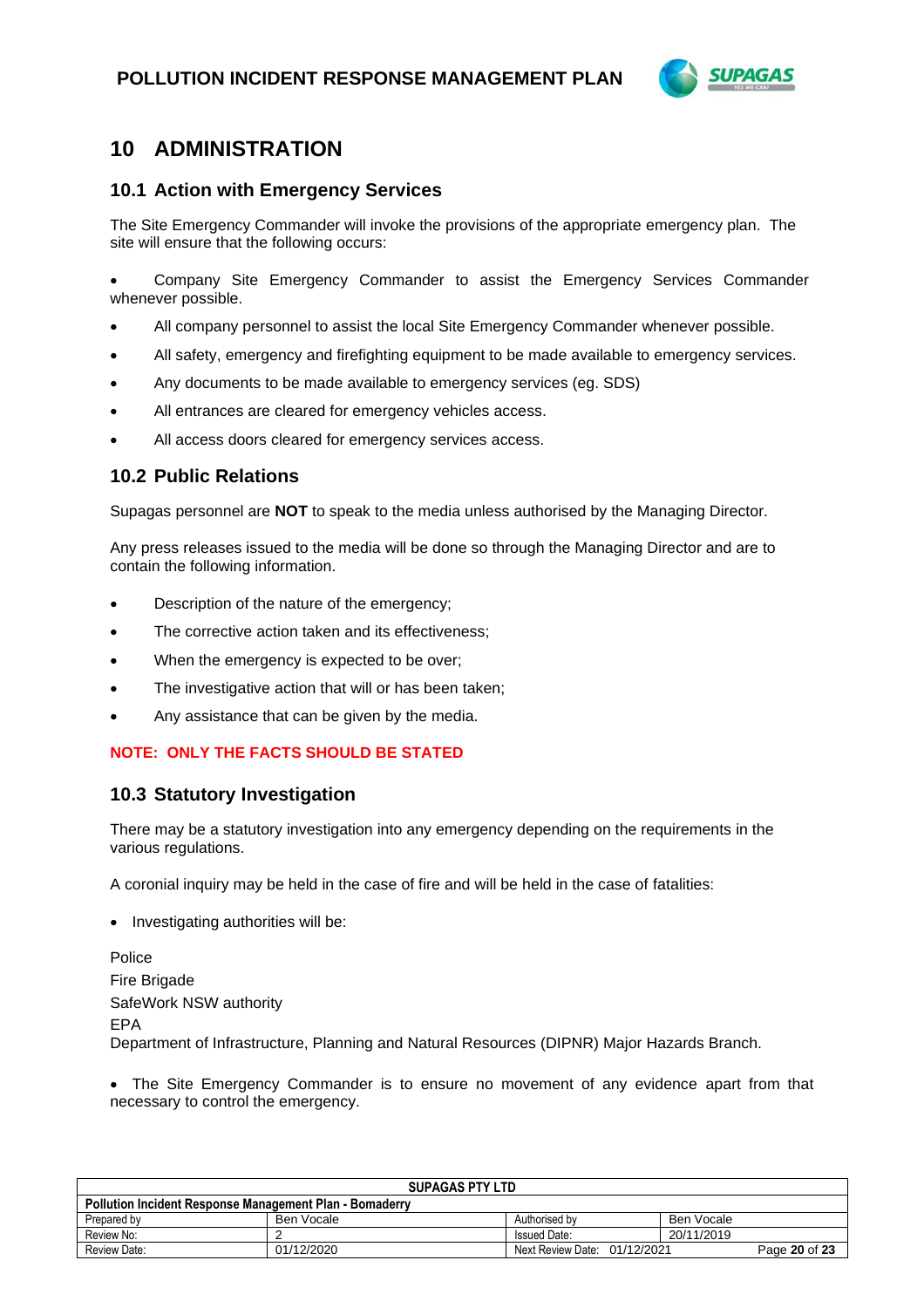

• The Emergency Service Commander will nominate a senior police officer to take charge of any situation which may later become subject to a coronial inquiry.

#### **10.4 Reports**

#### **10.4.1 Incident Reports**

As soon as possible after the emergency a full written report on the incident must be compiled. This will be reviewed by the Branch Manager, and the Managing Director, and passed to the appropriate authorities within 28 days of the incident.

The report must cover in detail the following items:

- Objects of the report
- **Summary**
- **Conclusions**
- **Recommendations**
- Remedial Action Report

#### **10.4.2 Incident Follow-Up**

A review will be conducted within 28 days of the emergency in relation to the effectiveness of the PIRMP. Areas of ineffectiveness or inefficiency will be noted and the PIRMP modified to reflect the required actions. The modifications will be tested at the ensuing drills.

#### **10.4.3 Review and Revision of the Emergency Response Plan**

In addition to review and revision arising from real emergency situations and training exercises, the PIRMP shall be subjected to a periodical review. This review shall be carried out annually to ensure that the Plan is up-to-date, effective and in line with changing community standards.

| <b>SUPAGAS PTY LTD</b>                                         |            |                              |               |  |  |
|----------------------------------------------------------------|------------|------------------------------|---------------|--|--|
| <b>Pollution Incident Response Management Plan - Bomaderry</b> |            |                              |               |  |  |
| Prepared by                                                    | Ben Vocale | Authorised by                | Ben Vocale    |  |  |
| Review No:                                                     |            | <b>Issued Date:</b>          | 20/11/2019    |  |  |
| Review Date:                                                   | 01/12/2020 | Next Review Date: 01/12/2021 | Page 21 of 23 |  |  |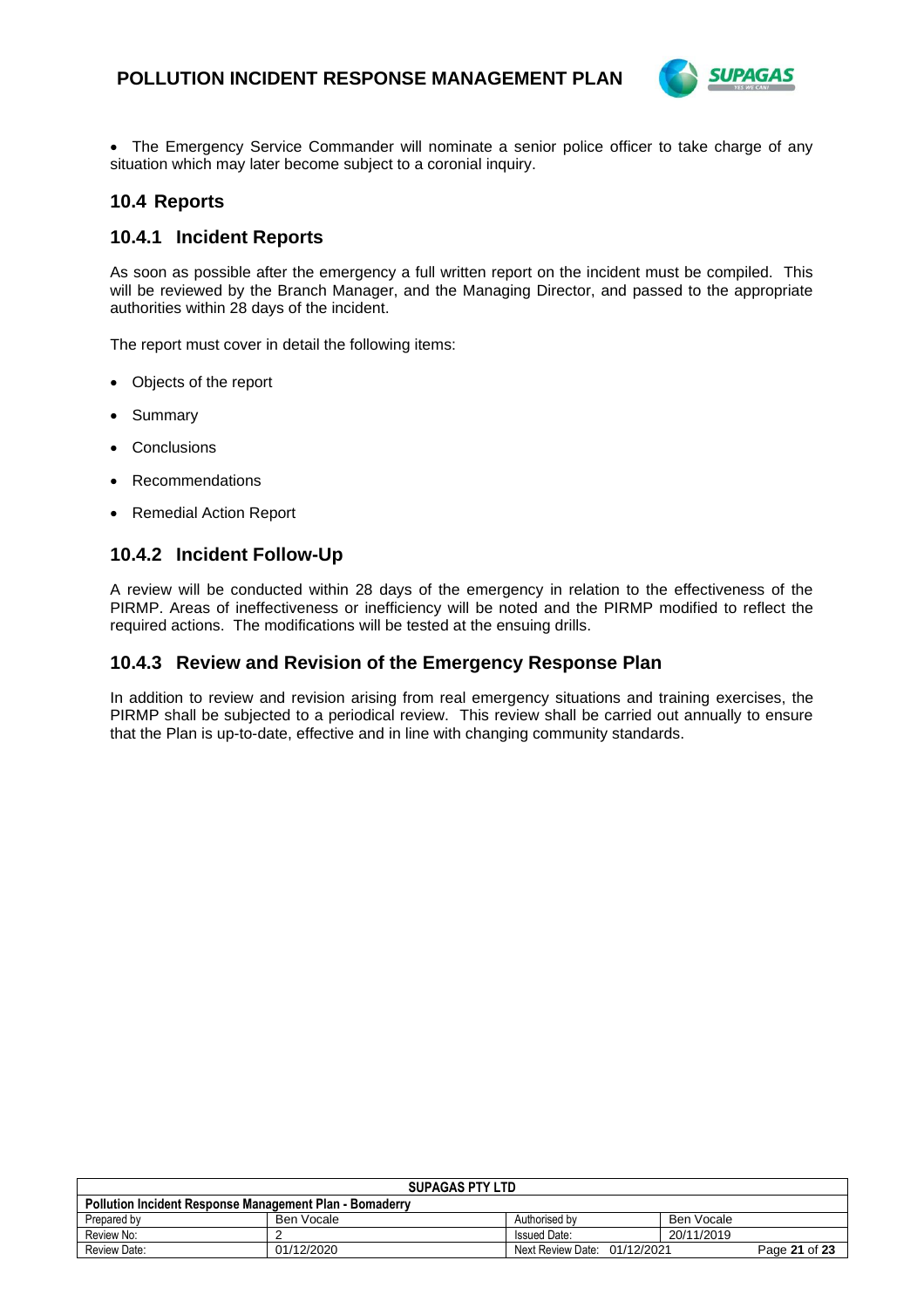

## **APPENDIX A**

## **EMERGENCY CONTACT NUMBERS**

#### **Contact Details of Relevant Authorities**

If a pollution incident should occur, **all** relevant authorities need to be contacted. Contact details for each of the relevant authorities are listed below:

- EPA 13 15 55
- SafeWork NSW 13 10 50
- Fire and Rescue 1300 729 579
- Ministry of Health 9391 9000
- Shoalhaven Water 02 44213100
- Shoalhaven Council 02 44293111

### **SITE EMERGENCY COMMANDER**

| <b>Janine Lodewyke</b> | Mobile: | 0457 848 635 |
|------------------------|---------|--------------|
| <b>DEPUTIES</b>        |         |              |
| <b>Jason Mannix</b>    | Mobile: | 0491 158 611 |

## **COMMUNICATIONS OFFICER**

| <b>Erol Arican</b> | <b>Mobile:</b> | 0405 467 666 |
|--------------------|----------------|--------------|
|                    |                |              |

#### **Communicating with neighbours and local community**

In the event of a pollution incident, anyone that may be affected must be notified immediately. This may include neighbouring business as well as people downstream of the stormwater outlets. The table below is a list of those that may require notification:

| <b>Business Name</b> | Location in respect to site | <b>Contact number</b>     |
|----------------------|-----------------------------|---------------------------|
| <b>IMEEC</b>         | 250 Bolong Rd, Bomaderry    | 02 44216266               |
|                      |                             | (Travis Buchan)           |
|                      |                             |                           |
|                      |                             |                           |
| South Coast Juices   | 220 Bolong Rd, Bomaderry    | 0412 355 681 (Zac Rush)   |
|                      |                             | 0411 672 764 (Bart Leary) |
| Shoalhaven Starches  | 36 Bolong Rd, Bomaderry     | 0481093083 (James)        |

| <b>SUPAGAS PTY LTD</b>                                         |            |                              |               |  |
|----------------------------------------------------------------|------------|------------------------------|---------------|--|
| <b>Pollution Incident Response Management Plan - Bomaderry</b> |            |                              |               |  |
| Prepared by                                                    | Ben Vocale | Authorised by                | Ben Vocale    |  |
| Review No:                                                     |            | <b>Issued Date:</b>          | 20/11/2019    |  |
| Review Date:                                                   | 01/12/2020 | Next Review Date: 01/12/2021 | Page 22 of 23 |  |